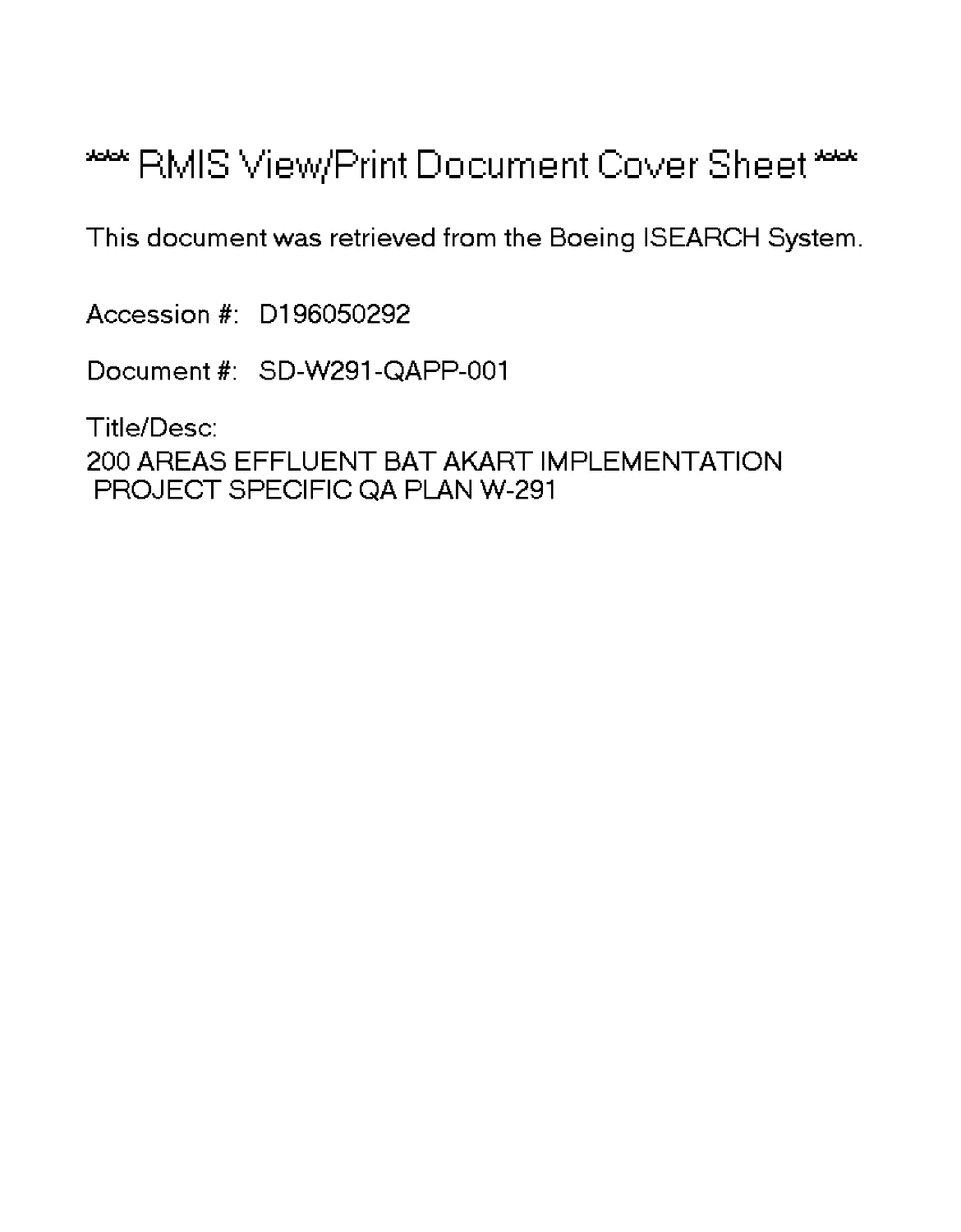ORIGINAL

## $\frac{5 + 4}{15}$ **ENGINEERING DATA TRANSMITTAL**

Page 1 of 1. EDT 140768

0 \*/15#2

|                         | 2. To: (Receiving Organization)<br>Distribution |                            |                                |                                                         |                                     | 3. From: (Originating Organization)<br>Effluent Treatment and<br>Laboratory Projects |                                                   | 4. Retated EDT No.z                           |                                   |                                                  |                                   |  |  |
|-------------------------|-------------------------------------------------|----------------------------|--------------------------------|---------------------------------------------------------|-------------------------------------|--------------------------------------------------------------------------------------|---------------------------------------------------|-----------------------------------------------|-----------------------------------|--------------------------------------------------|-----------------------------------|--|--|
|                         |                                                 | 5. Proj./Prog./Dapt./Div.: |                                | ċ.                                                      | 6. Cog. Engr.:                      |                                                                                      |                                                   | 7. Purchase Order No.z                        |                                   |                                                  |                                   |  |  |
| W-291                   |                                                 |                            |                                |                                                         | K. S. Pedersen                      |                                                                                      |                                                   | N/A                                           |                                   |                                                  |                                   |  |  |
|                         |                                                 | 8. Originator Remarks:     |                                |                                                         |                                     |                                                                                      |                                                   | 9. Equip./Component No.:                      |                                   |                                                  |                                   |  |  |
|                         |                                                 |                            |                                |                                                         |                                     |                                                                                      |                                                   |                                               | N/A                               |                                                  |                                   |  |  |
|                         |                                                 |                            |                                |                                                         |                                     |                                                                                      |                                                   | 10. System/Bidg./Facility:                    | N/A                               |                                                  |                                   |  |  |
|                         |                                                 | 11. Receiver Remarks:      |                                |                                                         |                                     |                                                                                      |                                                   | 12. Major Assm. Dwg. No.:                     |                                   |                                                  |                                   |  |  |
|                         |                                                 |                            |                                |                                                         |                                     |                                                                                      |                                                   |                                               | N/A                               |                                                  |                                   |  |  |
|                         |                                                 |                            |                                |                                                         |                                     |                                                                                      |                                                   |                                               |                                   | 13. Parmit/Permit Application No.:               |                                   |  |  |
|                         |                                                 |                            |                                |                                                         |                                     |                                                                                      |                                                   |                                               | N/A                               |                                                  |                                   |  |  |
|                         |                                                 |                            |                                |                                                         |                                     |                                                                                      |                                                   | 14. Required Response Date:                   |                                   |                                                  |                                   |  |  |
|                         |                                                 |                            |                                |                                                         |                                     |                                                                                      |                                                   |                                               |                                   |                                                  |                                   |  |  |
| 15.                     |                                                 |                            |                                |                                                         | DATA TRANSMITTED                    |                                                                                      |                                                   | œ                                             | (G)                               | (1)                                              | (1)                               |  |  |
| (A)<br>hem.<br>No.      |                                                 | (B) Document/Drawing No.   |                                | (C)<br>Sheet<br>No.                                     | (D)<br>Rev.<br>No.                  |                                                                                      | (5) This or Description of Data<br>Trensmitted    | Impect<br>Level                               | Reason<br>tor<br>Trans-<br>mittel | Origi-<br>nator<br>Dispo-<br>sition              | Austriv<br>.,<br>Dispo-<br>sition |  |  |
| 1                       |                                                 | WHC-SD-W291-QAPP-          |                                |                                                         | 0                                   | Project Specific                                                                     |                                                   | 3                                             | 1                                 | 1                                                |                                   |  |  |
|                         | 001                                             |                            |                                |                                                         |                                     |                                                                                      | Quality Assurance Plan                            | ES0                                           |                                   |                                                  |                                   |  |  |
|                         |                                                 |                            |                                |                                                         |                                     |                                                                                      |                                                   |                                               |                                   |                                                  |                                   |  |  |
|                         |                                                 |                            |                                |                                                         |                                     |                                                                                      |                                                   |                                               |                                   |                                                  |                                   |  |  |
|                         |                                                 |                            |                                |                                                         |                                     |                                                                                      |                                                   |                                               |                                   |                                                  |                                   |  |  |
|                         |                                                 |                            |                                |                                                         |                                     |                                                                                      |                                                   |                                               |                                   |                                                  |                                   |  |  |
|                         |                                                 |                            |                                |                                                         |                                     |                                                                                      |                                                   |                                               |                                   |                                                  |                                   |  |  |
| 16.                     | Impact Lovel (F)                                |                            |                                |                                                         | Reason for Transmittal (Q)          | <b>KEY</b>                                                                           |                                                   |                                               | Disposition (M) & (I)             |                                                  |                                   |  |  |
|                         | 1, 2, 3, or 4 (see)                             |                            | 1. Approval                    | 4. Review                                               |                                     |                                                                                      | 1. Approved                                       |                                               |                                   | 4. Reviewed no/comment                           |                                   |  |  |
| MRF 5.43)               |                                                 |                            | 2. Haioaza<br>3. Information   | 5. Post-Review                                          | 6. Dist. (Receipt Acknow, Required) |                                                                                      | 2. Approved w/comment<br>3. Disapproved w/commont |                                               |                                   | 6. Reviewed w/comment<br>8. Receipt scknowladged |                                   |  |  |
| (G)                     | (H)                                             | 17.                        |                                |                                                         |                                     | <b>SIGNATURE/DISTRIBUTION</b><br>(See Impact Lavel for required signatures)          | ,                                                 |                                               |                                   | (G)                                              | (H)                               |  |  |
| Rea-<br>son             | Disp.                                           | (J) Nams                   |                                | (K) Sidnatura                                           | (M) MSIN<br>(L) Date                | (J) Name                                                                             | (K) Signature                                     | (L) Date                                      | (M) MEW                           | Ros-<br>100                                      | Disp.                             |  |  |
| ı                       | 1                                               | Cog.Eng.                   | K. S. Pederson                 |                                                         |                                     | - R3-35                                                                              |                                                   |                                               |                                   |                                                  |                                   |  |  |
| 1                       | 1                                               |                            | Cog. Mgr. D. P. Hughes,        |                                                         |                                     | $4 - 35 - 35$                                                                        |                                                   |                                               |                                   |                                                  |                                   |  |  |
| 1                       | 1                                               |                            | QA B. H. McGillicuddy          |                                                         |                                     |                                                                                      |                                                   |                                               |                                   |                                                  |                                   |  |  |
| 1                       | 1                                               |                            | Safety M. N. Islam m. g        |                                                         | .Talu                               | $^{51}$ //c R3-08                                                                    |                                                   |                                               |                                   |                                                  |                                   |  |  |
| 1                       | 1                                               |                            | Env. W. R. Brown $\mathscr{D}$ |                                                         | 3-8-2路-21                           |                                                                                      |                                                   |                                               |                                   |                                                  |                                   |  |  |
| 1                       | 1                                               | M. C. Arntzen,             |                                |                                                         | $2 - \frac{2}{2}$ 214-95            |                                                                                      |                                                   |                                               |                                   |                                                  |                                   |  |  |
|                         |                                                 |                            |                                |                                                         |                                     |                                                                                      |                                                   |                                               |                                   |                                                  |                                   |  |  |
| 18.                     |                                                 |                            | 19.                            |                                                         |                                     | 20,                                                                                  |                                                   | 21. DOE APPROVAL (if required)<br>Ltr. No.    |                                   |                                                  |                                   |  |  |
| Signetu.e<br>Originator |                                                 |                            |                                | Authorized Representative<br>for Receiving Organization |                                     | CognizantyP<br>toject.<br>Engineer's Manager                                         | Date                                              | II Approved<br>u<br>[] Dissporaved w/comments | Approved W/comments               |                                                  |                                   |  |  |

ED-7400-172-2 (07/91) GEF097

 $ac: nT$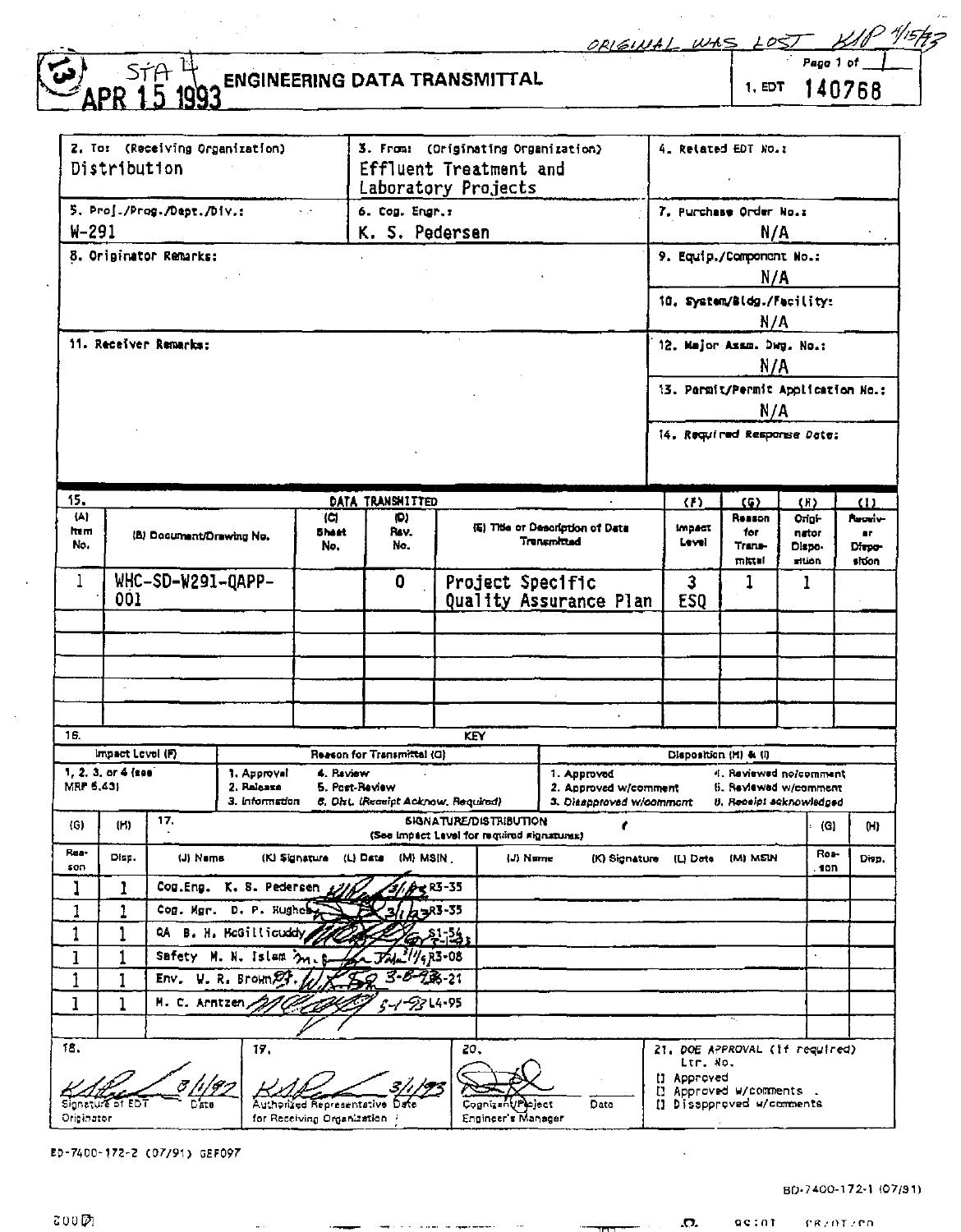## **ENGINEERING DATA TRANSMITTAL**

|              | Distribution       | 2. To: (Receiving Organization) |                              |                            |                                     | 3. From: (Originating Organization)<br>Effluent Treatment and                                                                                                                                                                           |                                                   | 4. Related EDT No.:                |                                                  |               |                  |                             |
|--------------|--------------------|---------------------------------|------------------------------|----------------------------|-------------------------------------|-----------------------------------------------------------------------------------------------------------------------------------------------------------------------------------------------------------------------------------------|---------------------------------------------------|------------------------------------|--------------------------------------------------|---------------|------------------|-----------------------------|
|              |                    |                                 |                              |                            |                                     | Laboratory Projects                                                                                                                                                                                                                     |                                                   |                                    |                                                  |               |                  |                             |
|              |                    | 5. Proj./Prog./Dept./Div.:      |                              |                            | 6. Cog. Engr.:                      |                                                                                                                                                                                                                                         |                                                   | 7. Purchase Order No.:             |                                                  |               |                  |                             |
| W-291        |                    |                                 |                              |                            | K. S. Pedersen                      |                                                                                                                                                                                                                                         |                                                   |                                    | N/A                                              |               |                  |                             |
|              |                    | 8. Originator Remarks:          |                              |                            |                                     |                                                                                                                                                                                                                                         |                                                   | 9. Equip./Component No.:           |                                                  |               |                  |                             |
|              |                    |                                 |                              |                            |                                     |                                                                                                                                                                                                                                         |                                                   |                                    | N/A                                              |               |                  |                             |
|              |                    |                                 |                              |                            |                                     |                                                                                                                                                                                                                                         |                                                   | 10. System/Bldg./Facility:         |                                                  |               |                  |                             |
|              |                    |                                 |                              |                            |                                     | This Quality Assurance Project Plan( QAPP) identifies the coordingtouse<br>Hanford, Co. (WHC) Quality Assurance ( QA) program requirements for all<br>courspoint wiveload in the planning and execution of the design,<br>compounts for |                                                   |                                    | N/A                                              |               |                  |                             |
|              |                    | 11. Receiver Remarks:           |                              |                            |                                     |                                                                                                                                                                                                                                         |                                                   | 12. Major Assm. Dwg. No.:          |                                                  |               |                  |                             |
|              |                    |                                 |                              |                            |                                     |                                                                                                                                                                                                                                         |                                                   |                                    | N/A                                              |               |                  |                             |
|              |                    |                                 |                              |                            |                                     |                                                                                                                                                                                                                                         |                                                   | 13. Permit/Permit Application No.: |                                                  |               |                  |                             |
|              |                    |                                 |                              |                            |                                     |                                                                                                                                                                                                                                         |                                                   |                                    | N/A                                              |               |                  |                             |
|              |                    |                                 |                              |                            |                                     |                                                                                                                                                                                                                                         |                                                   | 14. Required Response Date:        |                                                  |               |                  |                             |
|              |                    |                                 |                              |                            |                                     |                                                                                                                                                                                                                                         |                                                   |                                    |                                                  |               |                  |                             |
|              |                    |                                 |                              |                            |                                     |                                                                                                                                                                                                                                         |                                                   |                                    |                                                  |               |                  |                             |
| 15.<br>(A)   |                    |                                 |                              | (C)                        | DATA TRANSMITTED<br>(D)             |                                                                                                                                                                                                                                         |                                                   | (F)                                | (G)<br>Reason                                    | (H)<br>Origi- |                  | $\left(1\right)$<br>Receiv- |
| Item         |                    | (B) Document/Drawing No.        |                              | Shoot                      | Rev.                                | (E) Title or Description of Data<br>Transmitted                                                                                                                                                                                         |                                                   | Impact:<br>Level                   | for                                              | nator         |                  | $^{\circ}$                  |
| No.          |                    |                                 |                              | No.                        | No.                                 |                                                                                                                                                                                                                                         |                                                   | Trans-<br>mittal                   | Dispo-<br>sition                                 |               | Dispo-<br>sition |                             |
| 1            |                    | WHC-SD-W291-QAPP-               |                              |                            | o                                   | Project Specific                                                                                                                                                                                                                        | 3                                                 | Ł                                  | 1                                                |               |                  |                             |
|              | 001                |                                 |                              |                            |                                     |                                                                                                                                                                                                                                         | Quality Assurance Plan                            | ES0                                |                                                  |               |                  |                             |
|              |                    |                                 |                              |                            |                                     |                                                                                                                                                                                                                                         |                                                   |                                    |                                                  |               |                  |                             |
|              |                    |                                 |                              |                            |                                     |                                                                                                                                                                                                                                         |                                                   |                                    |                                                  |               |                  |                             |
|              |                    |                                 |                              |                            |                                     |                                                                                                                                                                                                                                         |                                                   |                                    |                                                  |               |                  |                             |
|              |                    |                                 |                              |                            |                                     |                                                                                                                                                                                                                                         |                                                   |                                    |                                                  |               |                  |                             |
|              |                    |                                 |                              |                            |                                     |                                                                                                                                                                                                                                         |                                                   |                                    |                                                  |               |                  |                             |
| 16.          | Impact Level (F)   |                                 |                              |                            | Reason for Transmittal (G)          | KEY                                                                                                                                                                                                                                     |                                                   |                                    | Disposition (H) & (I)                            |               |                  |                             |
|              | 1, 2, 3, or 4 (see |                                 | 1. Approval                  | 4. Review                  |                                     |                                                                                                                                                                                                                                         | 1. Approved                                       |                                    | 4. Reviewed no/comment                           |               |                  |                             |
| MRP 5.43)    |                    |                                 | 2. Release<br>3. Information | 5. Post-Review             | 6. Dist. (Receipt Acknow, Required) |                                                                                                                                                                                                                                         | 2. Approved w/comment<br>3. Disapproved w/comment |                                    | 5, Reviewed w/comment<br>6. Receipt acknowledged |               |                  |                             |
|              | (H)                | 17.                             |                              |                            |                                     | SIGNATURE/DISTRIBUTION                                                                                                                                                                                                                  |                                                   |                                    |                                                  |               |                  |                             |
| (G)          |                    |                                 |                              |                            |                                     | (See impact Level for required signatures)                                                                                                                                                                                              |                                                   |                                    |                                                  |               | (G)              | (H)                         |
| Rea-<br>son  | Disp.              | (J) Name                        |                              | (K) Signature              | (M) MSIN<br>(L) Date                | (J) Name                                                                                                                                                                                                                                | (K) Signatura                                     | (L) Date                           | (M) MSIN                                         |               | Rea-<br>son      | Disp.                       |
| 1            | I                  | Cog.Eng.                        | K. S. Pedersen               |                            |                                     | R3-35                                                                                                                                                                                                                                   |                                                   |                                    |                                                  | R1-25         | 3                |                             |
| 1            | 1                  | Cog. Mgr.                       | D. P. Hughel                 |                            |                                     | 783-35                                                                                                                                                                                                                                  | Central $F_1/F_5$                                 |                                    |                                                  | A3-88         | 3                |                             |
| 1            | ı                  |                                 | QA B. H. McGillicuddy        |                            |                                     |                                                                                                                                                                                                                                         | $\kappa_{me}$                                     |                                    |                                                  |               |                  |                             |
| $\mathbf{1}$ | l                  | Safety                          | M. N. Islam m.               |                            |                                     | $1/4$ , R3-08                                                                                                                                                                                                                           |                                                   |                                    |                                                  |               |                  |                             |
| 1            | ı                  | Env.                            | $V. R. Brown \mathbb{Z}$     |                            |                                     | ZiB-21                                                                                                                                                                                                                                  |                                                   |                                    |                                                  |               |                  |                             |
| 1            | T                  | M. C. Arntzen                   |                              |                            |                                     | 57714-95                                                                                                                                                                                                                                |                                                   |                                    |                                                  |               |                  |                             |
|              |                    |                                 |                              |                            |                                     |                                                                                                                                                                                                                                         |                                                   |                                    |                                                  |               |                  |                             |
| 18.          |                    |                                 | 19.                          |                            |                                     | 20.                                                                                                                                                                                                                                     |                                                   | 21. DOE APPROVAL (if required)     |                                                  |               |                  |                             |
|              |                    |                                 |                              |                            |                                     |                                                                                                                                                                                                                                         |                                                   | Ltr. No.<br>[] Approved            |                                                  |               |                  |                             |
|              | Signature of EDT   |                                 |                              | Authorized Representative  | Date                                | Cognizant/Pioject                                                                                                                                                                                                                       | I/1/95<br>Date                                    | п.<br>[] Disapproved w/comments    | Approved w/comments                              |               |                  |                             |
| Originator   |                    |                                 |                              | for Receiving Organization |                                     | Engineer's Manager                                                                                                                                                                                                                      |                                                   |                                    |                                                  |               |                  |                             |

 $\sim$  degrees and  $\sim$   $\sim$  , where  $\sim$ 

**Contract Contract** 

**The Company** 

BD-7400-172-2 (07/91) GEF097 U.

 $-$ m $-$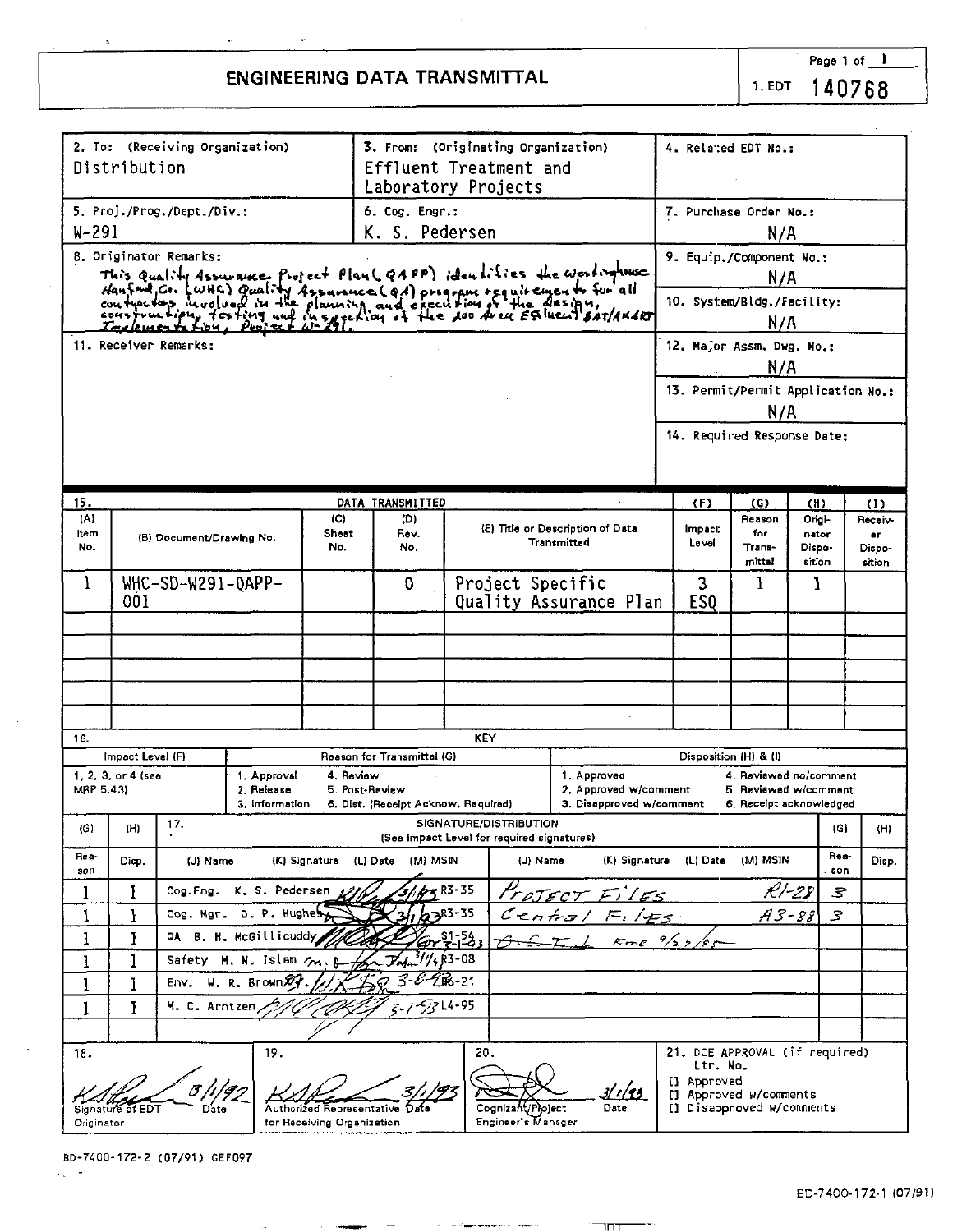| SUPPORTING DOCUMENT                                                                                                                                                                                                                                                                                                                                                                                                                                                                                                                                                                                                                                                                                                                                                                                                                                                                                                                                                                                                                                                                                                                                                                                                                                                                                                                                                                                                                                                                                                                                                                                                                                                                                                                                                                                                                                                                                                                                                                                              |                                                                                                      | 1. Total Pages<br>i 9                      |  |  |  |
|------------------------------------------------------------------------------------------------------------------------------------------------------------------------------------------------------------------------------------------------------------------------------------------------------------------------------------------------------------------------------------------------------------------------------------------------------------------------------------------------------------------------------------------------------------------------------------------------------------------------------------------------------------------------------------------------------------------------------------------------------------------------------------------------------------------------------------------------------------------------------------------------------------------------------------------------------------------------------------------------------------------------------------------------------------------------------------------------------------------------------------------------------------------------------------------------------------------------------------------------------------------------------------------------------------------------------------------------------------------------------------------------------------------------------------------------------------------------------------------------------------------------------------------------------------------------------------------------------------------------------------------------------------------------------------------------------------------------------------------------------------------------------------------------------------------------------------------------------------------------------------------------------------------------------------------------------------------------------------------------------------------|------------------------------------------------------------------------------------------------------|--------------------------------------------|--|--|--|
| 2. Title<br>200 Areas Effluent BAT/AKART Implementation.<br>Project-Specific Quality Assurance Plan, W-291                                                                                                                                                                                                                                                                                                                                                                                                                                                                                                                                                                                                                                                                                                                                                                                                                                                                                                                                                                                                                                                                                                                                                                                                                                                                                                                                                                                                                                                                                                                                                                                                                                                                                                                                                                                                                                                                                                       | 3. Number<br>WHC-SD-W291-0APP-<br>001                                                                | 4. Rev No.<br>0                            |  |  |  |
| 5. Key Words<br>Quality Assurance program requirements, quality<br>index of implementing procedures,<br>responsibilities, acceptance inspection, project<br>critical characteristics<br><b>APPROVED FOR</b><br><b>PUBLIC RELEASE</b><br>7. Abstract                                                                                                                                                                                                                                                                                                                                                                                                                                                                                                                                                                                                                                                                                                                                                                                                                                                                                                                                                                                                                                                                                                                                                                                                                                                                                                                                                                                                                                                                                                                                                                                                                                                                                                                                                              | 6. Author<br><sub>Name:</sub> K. S. Pedersen<br>Keywith S.D.<br>Organization/Charge Code 24380/A2HW1 |                                            |  |  |  |
| This Quality Assurance Project Plan identifies the Westinghouse Hanford Company<br>Quality Assurance program requirements for all contractors involved in the planning<br>and execution of the design, construction testing and inspection of the 200 Area<br>Effluent BAT/AKART Implementation, Project W-291.                                                                                                                                                                                                                                                                                                                                                                                                                                                                                                                                                                                                                                                                                                                                                                                                                                                                                                                                                                                                                                                                                                                                                                                                                                                                                                                                                                                                                                                                                                                                                                                                                                                                                                  |                                                                                                      |                                            |  |  |  |
| 8.<br>PURPOSE AND USE OF DOCUMENT - This document was prepared for use<br>within the U.S. Department of Energy and its contractors. It is to<br>be used only to perform, direct, or integrate work under<br>U.S. Department of Energy contracts. This document is not approved<br>for public release until reviewed.<br>PATENT STATUS - This document copy, since it is transmitted in<br>advance of patent clearance, is made available in confidence solely<br>for use in performance of work under contracts with the<br>U.S. Department of Energy. This document is not to be published nor<br>its contents otherwise disseminated or used for purposes other than<br>specified above before patent approval for such release or use has<br>been secured, upon request, from the Patent Counsel, U.S. Department<br>of Energy Field Office, Richland, WA.<br>DISCLAIMER - This report was prepared as an account of work<br>sponsored by an agency of the United States Government. Weither the<br>United States Government nor any agency thereof, nor any of their<br>employees, nor any of their contractors, subcontractors or their<br>employees, makes any warranty, express or implied, or assumes any<br>legal liability or responsibility for the accuracy, completeness, or<br>any third party's use or the results of such use of any information.<br>apparatus, product, or process disclosed, or represents that its use<br>would not infringe privately owned rights. Reference herein to any<br>specific commercial product, process, or service by trade name,<br>manufacturer, or otherwise, does not necessarily<br>trademark.<br>constitute or imply its endorsement, recommendation, or favoring by<br>the United States Government or any agency thereof or its<br>contractors or subcontractors. The views and opinions of authors<br>expressed herein do not necessarily state or reflect those of the<br>United States Government or any agency thereof.<br>3 ESQ<br>9. Impact Level | 10.<br>OFFICIAL RELEASE<br>BY WHO<br>DATE                                                            | <b>RELEASE STAMP</b><br>APR 15 1993<br>5mH |  |  |  |

 $\frac{1}{2} \left( \frac{1}{2} \left( \frac{1}{2} \left( \frac{1}{2} \right) + \frac{1}{2} \left( \frac{1}{2} \left( \frac{1}{2} \right) + \frac{1}{2} \left( \frac{1}{2} \right) + \frac{1}{2} \left( \frac{1}{2} \right) + \frac{1}{2} \left( \frac{1}{2} \right) + \frac{1}{2} \left( \frac{1}{2} \right) + \frac{1}{2} \left( \frac{1}{2} \right) + \frac{1}{2} \left( \frac{1}{2} \right) + \frac{1}{2} \left( \frac{1}{2} \right) + \$ 

 $\sim$   $\sim$ 

 $\overline{\phantom{a}}$ 

 $\sim 100$  km  $^{-1}$  m  $^{-1}$  appears on the  $\sim$ 

 $\epsilon$ 

 $\sim$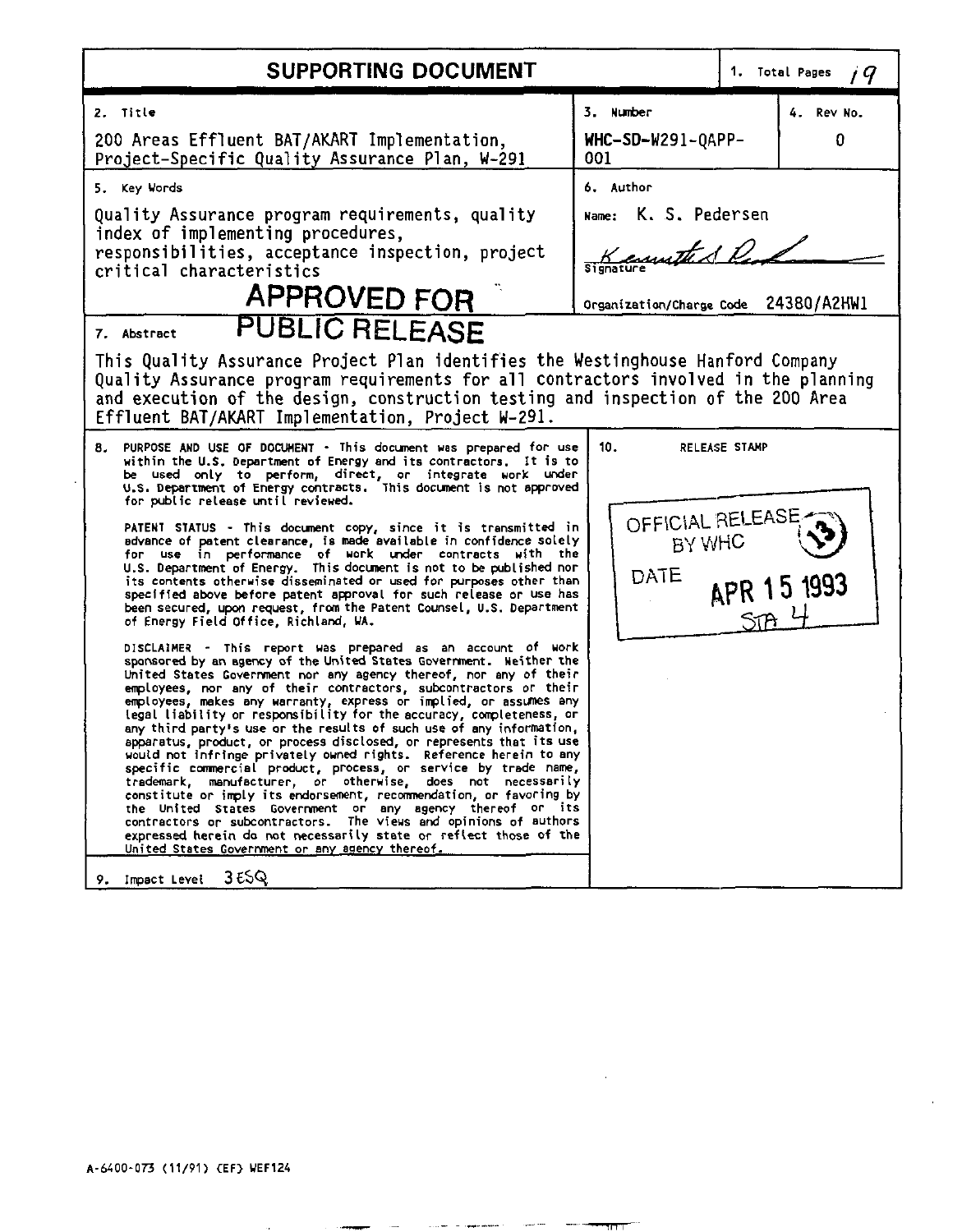### PROJECT SPECIFIC QUALITY ASSURANCE PLAN

### PROJECT W-291

### 200 AREA EFFLUENT BAT/AKART IMPLEMENTATION

Issued By: Westinghouse **Hanford** Company Richland, Washington

February 13, 1993

For: U.S. Department of Energy Richland Operations Office Richland, Washington

タヌ M.C. Arntzen  $\mathcal{Z}$ Date B.H. McGillicud  $\overline{b}$ 93 K.S. Pedersen X D.P. Hughes Project Manager Jaku M.N. Islam  $\frac{3}{12}$  $\gamma$ l 4 3 Safety Manager  $\frac{3 - 8 - 93}{\text{Date}}$ W.R. Brown ' x Regulatory Manager Research Withelations winter W.J. Evelo.  $Jr$ 

DOE RL Approval:

Projects Branch

WHC Approvals: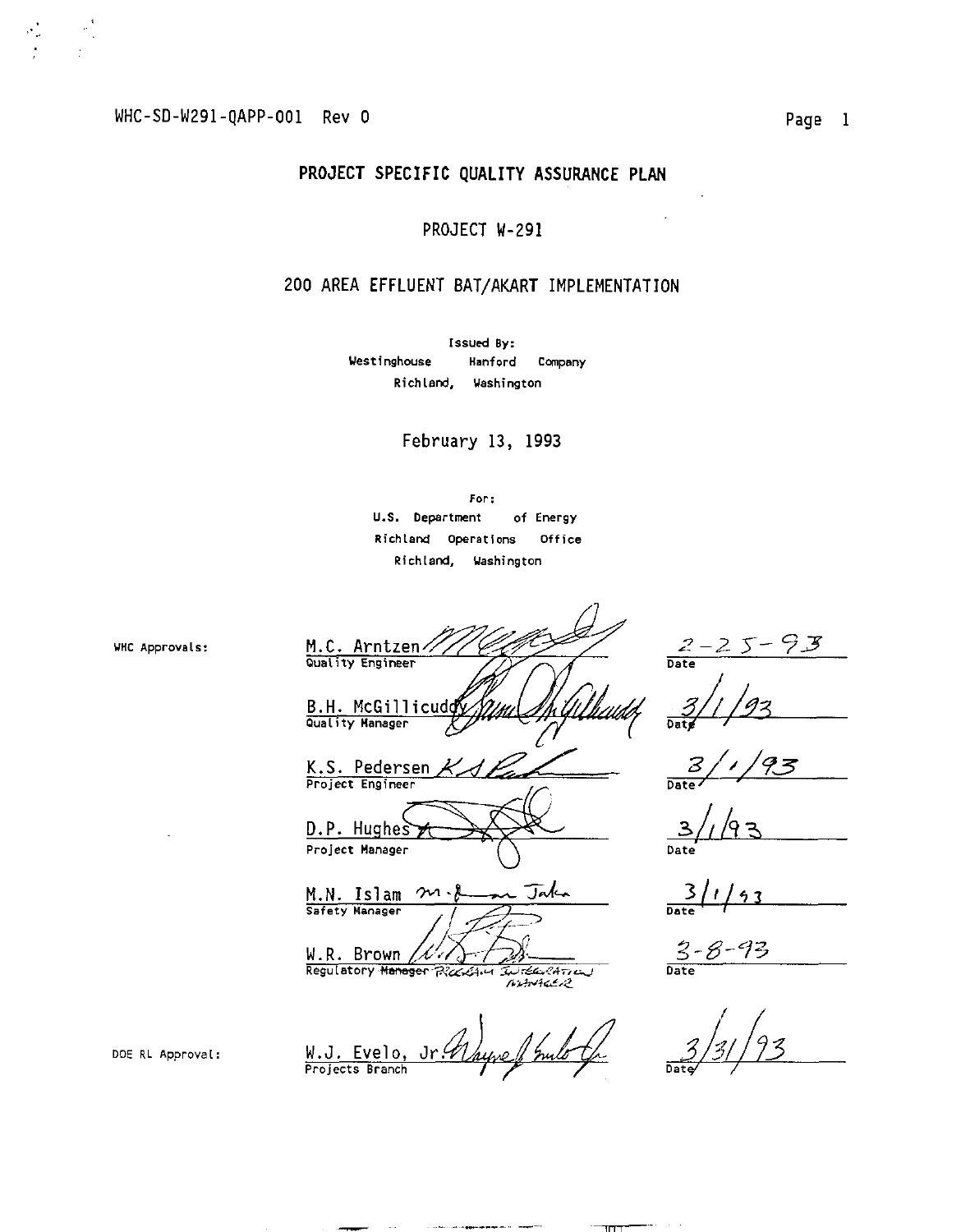## TABLE OF **CONTENTS**

|                 |                                                  | Page |
|-----------------|--------------------------------------------------|------|
|                 |                                                  |      |
|                 |                                                  |      |
|                 | 3.0 Quality Assurance Program Requirements 5     |      |
|                 | 4.0 Quality Index of Implementing Procedures 9   |      |
| 5.0 Attachments |                                                  |      |
| $\mathbf{1}$    | Criteria for Impact Levels and Safety Classes 10 |      |
| $\mathbf{P}$    | Critical Characteristics List 12                 |      |
| 3               | Description of Types of Inspection 14            |      |
| 4               | Quality Assurance Program Index 15               |      |

 $\label{eq:1} \begin{split} \mathcal{L}_{\mathcal{A}}(\mathcal{A}) &\leq \mathcal{L}_{\mathcal{A}}(\mathcal{A}) \leq \mathcal{L}_{\mathcal{A}}(\mathcal{A}) \leq \mathcal{L}_{\mathcal{A}}(\mathcal{A}) \leq \mathcal{L}_{\mathcal{A}}(\mathcal{A}) \leq \mathcal{L}_{\mathcal{A}}(\mathcal{A}) \leq \mathcal{L}_{\mathcal{A}}(\mathcal{A}) \leq \mathcal{L}_{\mathcal{A}}(\mathcal{A}) \leq \mathcal{L}_{\mathcal{A}}(\mathcal{A}) \leq \mathcal{L}_{\mathcal{A}}(\mathcal{A})$ 

T٣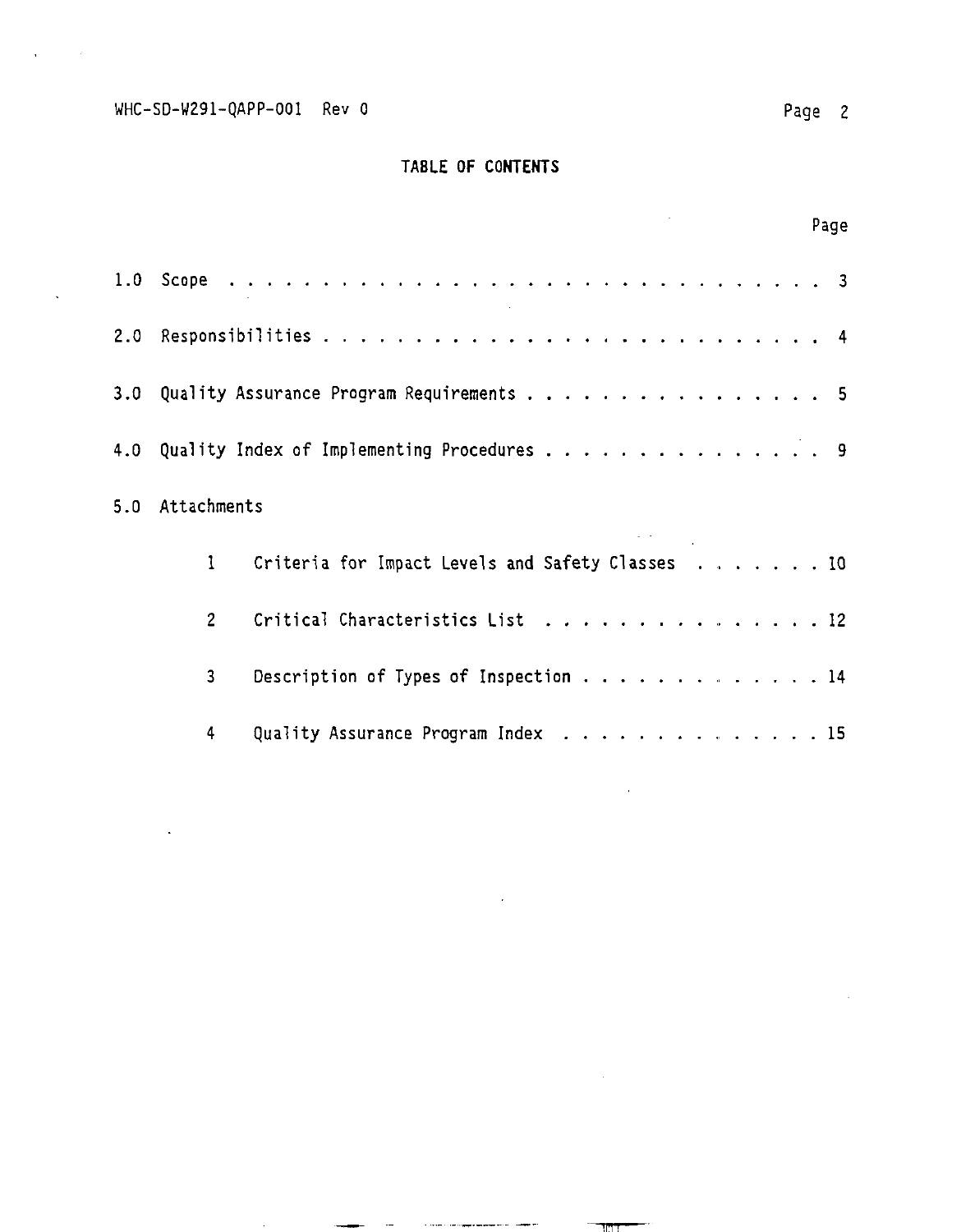#### 1.0 SCOPE

- 1.1 This Quality Assurance Project Plan (QAPP) identifies the Westinghouse Hanford Co. (WHC) Quality Assurance (QA) program requirements for all contractors involved in the planning and execution of the design, construction, testing and inspection of the 200 Area Effluent BAT/AKART Implementation, Project W-291. This plan provides direction for the types of verifications necessary to satisfy the functional requirements within the project scope as determined in the Project Functional Design Criteria (FDC), WHC-SD-W-291-FDC-001 Rev.O.
- 1.2 The project shall provide the necessary systems, components, structures, including portions of process systems and modifications to existing facilities necessary to ensure that the six waste streams from the four facilities identified in the FDC, are environmentally acceptable for discharge to the 200 Area TEDF (Project W-049H). The sampling, monitoring and control systems will be provided by the generating facilities, 200 Area ETF (Project C-018H) and 200 Area TEDF (Project W-049H). The project shall also include the necessary utilities, communications, fire protection, and site improvements required to make the project operational as required to comply with the FDC, as well as comply with applicable DOE Orders, local, state, and federal codes, regulations, statutes, and standards.
- 1.3 DOE Order 6430.1A, General Design Criteria, Division 1, Section 0140, prescribes the quality assurance requirements the facility design shall be conducted under to ensure that the established program and projects quality objectives are satisfied.
- 1.4 The safety classification shall be determined by analysis in accordance with DOE Order 6430.1A, Section 1300.3. Currently per WHC safety classification criteria and methodology, there are no safety class 1 or 2 items identified in this project and safety class 3 is the highest classification identified in the Preliminary Safety Evaluation. All safety class 1 or 2 items identified during design and safety analysis are to be documented in a Safety Analysis Report and this QAPP shall be revised to support those changes.
- 1.5 This is not a QAPjP as defined in the Environmental Protection Agency (EPA) requirements contained in: "Guidelines and Specifications for Preparing Quality Assurance Program Plans", (QAMS-004/80) and "Interim Guidelines and Specifications for Preparing Quality Assurance Project Plans", (QAMS-005/80) do not apply to the construction phase of this project. Those requirements that apply are addressed in the WHC Environmental Compliance Manual WHC-CH-7-5 and shall be implemented during the operational phase of this project. The requirements contained in "Construction Quality Assurance for Hazardous Waste Land Disposal Facilities",(EPA/530-SW-86-031) also does not apply to this project and any applicable requirements with interfacing projects shall be provided by the interfacing project.

TIT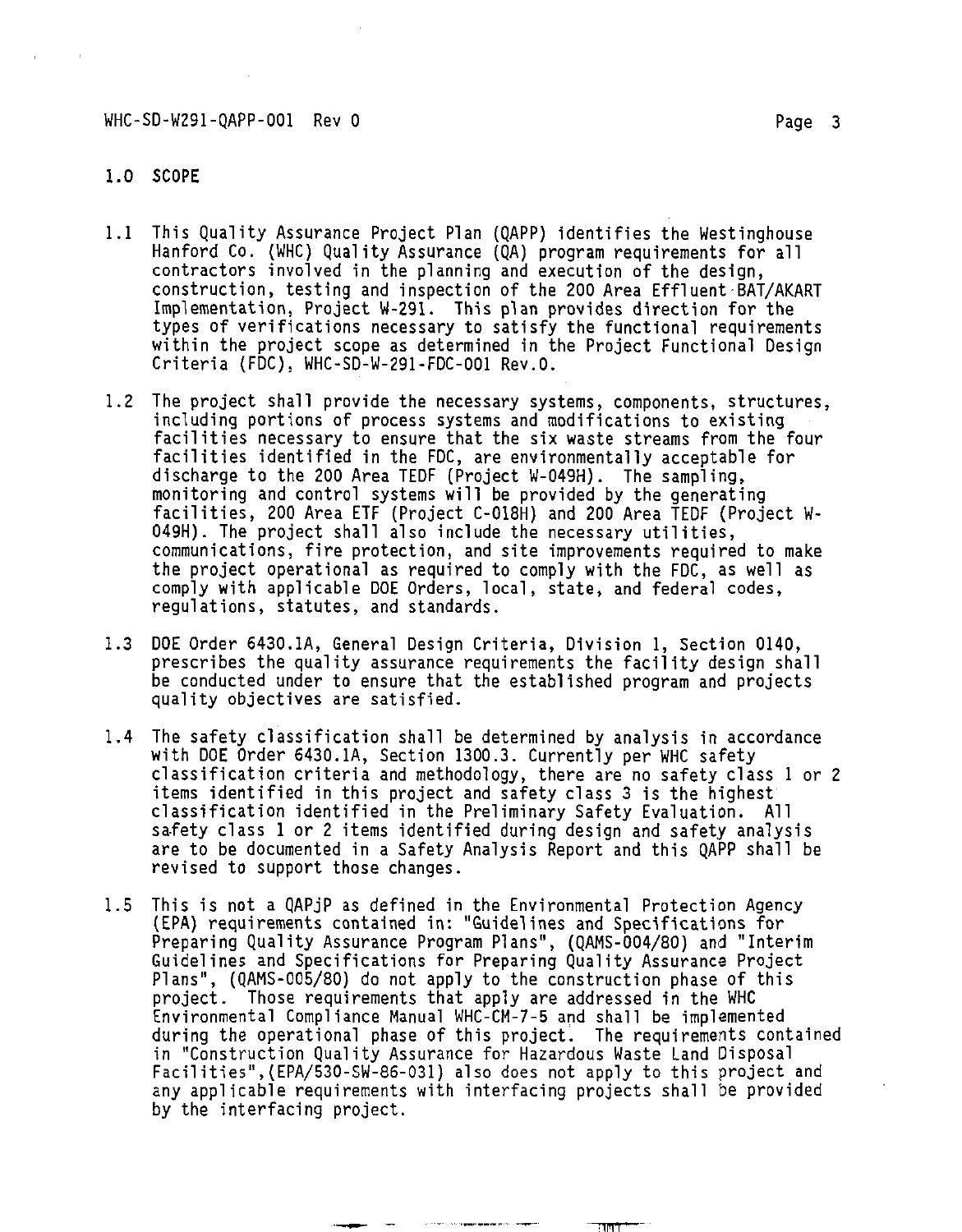- 2.1 The Operating Contractor (OC) Cognizant Quality Engineer is responsible for the review and approval of all quality related documentation, as well as the surveillance, of all quality related activities for the project design, fabrication and construction, including project procurement.
- 2.2 Acceptance Inspection (AI) for government acceptance is to be performed by Kaiser Engineers Hanford (KEH) who is responsible for the performance of acceptance inspection and overview on all construction activities. AI shall ensure timely and accurate reporting of all nonconformances at the time of their occurrence, completion and approval of all verification and acceptance documentation at the time of it's performance, and submittal to the OC prior to project closeout.
- 2.3 The Engineer/Constructor (E/C) is responsible for the adequacy of the project design and for ensuring that the applicable quality requirements, as defined in this plan, are included in the project drawings, specifications and other approved project documents. The E/C is also responsible for transmitting the applicable quality requirements on to their subcontractors. If the E/C determines it necessary to expand or delete the quality requirements of this plan, all changes shall be approved by the OC Cognizant Quality Engineer.
- 2.4 Construction Management (CM), for the overall project, is to be performed by KEH who is responsible for ensuring that the contractor(s) meet their contract obligations as identified in the drawings, specifications, and other approved project documents. In addition CM shall serve as contract coordinator for quality activities during construction and procurement to assure compliance is attained.
- 2.5 The Construction Contractor(s) (CC) and their subcontractor(s) are responsible for performing the quality verification activities as specified within the guidelines of their contract as identified in the referenced drawings, specifications and other approved project documents. All contractors and subcontractors are responsible for the quality requirements that are applicable to their portion of the contract and each contractor is responsible for transmitting the applicable quality requirements on to their subcontractors.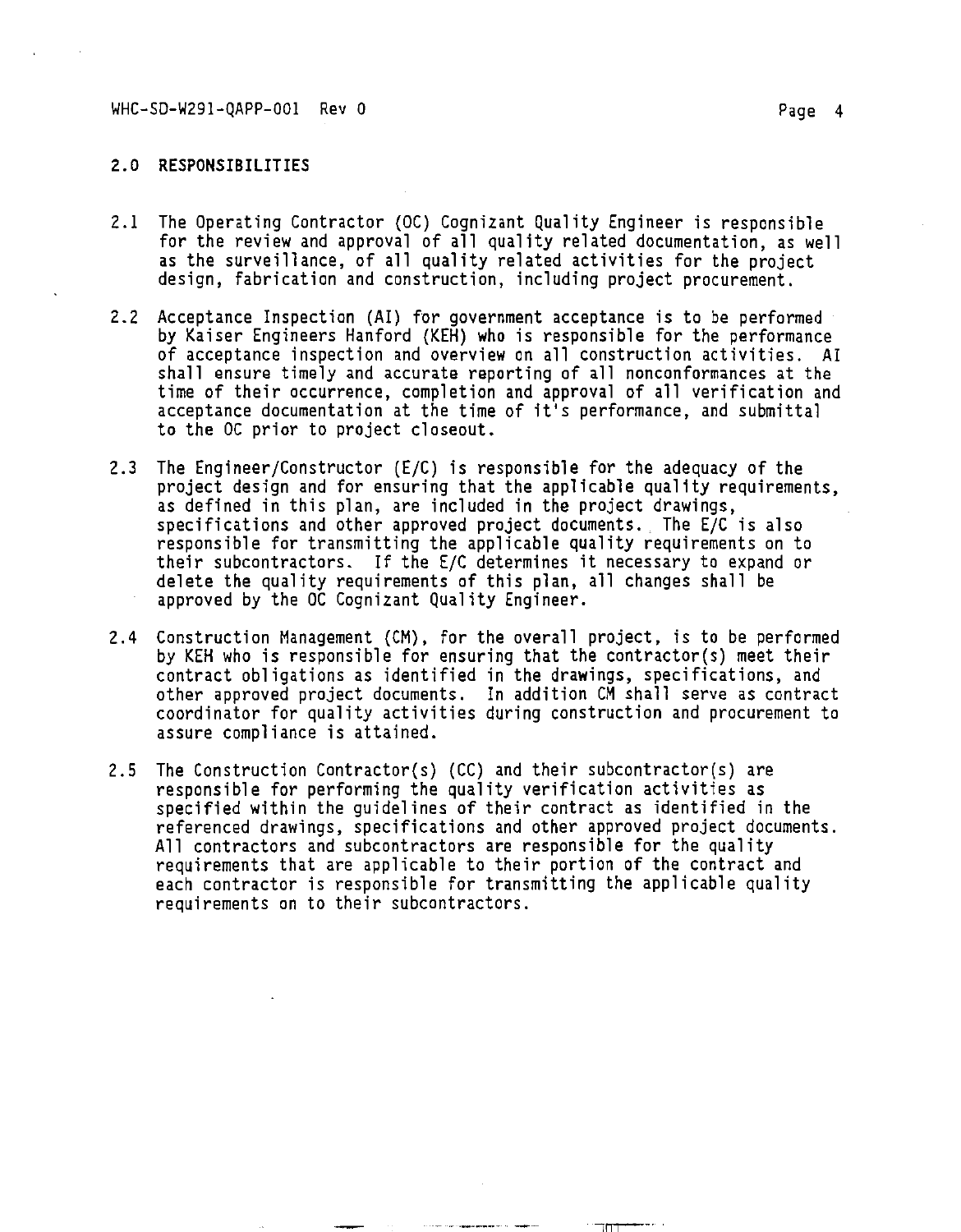#### **3.0 QUALITY ASSURANCE PROGRAM REQUIREMENTS**

- **3.1 The design, procurement, construction, fabrication, inspection and testing activities shall conform to the quality assurance/quality control provisions of the codes and standards specified in the approved project documents.** 
	- **1. The Criteria for Safety Classes (Attachment 1) of systems, components, and structures is the basis for the requirements of this plan and shall be used in design and construction as the basis for determining WHC quality assurance program requirements.**
	- **2. The Project Critical Characteristics (Attachment 2) denotes the safety class and types of inspections required for each system, component, or structure being designed within the scope of the project. The characteristics are listed in the CSI, MASTERFORMAT referenced in the DOE Order 6430.1A, Section 0101-3. The Comments section provides references to suggested codes or standards to be used for direction to determine the types of inspections and tests to be performed.**
	- **3. The Description of Types of Inspection (Attachment 3) is a detailed description of the types of inspections to be performed during the execution of construction. This description for Title III inspection is reproduced verbatim from DOE Order 4700.1, Chapter V, Part C, Paragraph 3.c.(3)(c) as required in the WHC QAPP Format, Appendix QI 2.1-A.**
	- **4. The Quality Assurance Program Index (Attachment 4) is provided to show the relationship of WHC QA Program manual implementing procedures and other WHC manual implementing procedures to ASME NQA-1 basic requirements, supplements and appendices. Revisions are not shown in this index as it is a reference list to show relationships and is not a requirements list of mandatory procedures. These requirements are established in the Project FDC.**
	- **5. The procurement of engineered items shall include the requirement for suppliers to have a quality assurance program consistent with the applicable features of this plan. The procurement of commercially available items (e.g. ANSI, ASTH, UL, NEMA, etc.) and items ordered from a manufacturer or supplier by catalog or part number for unaltered installation may be procured through commercial sources using standard procurement practices.**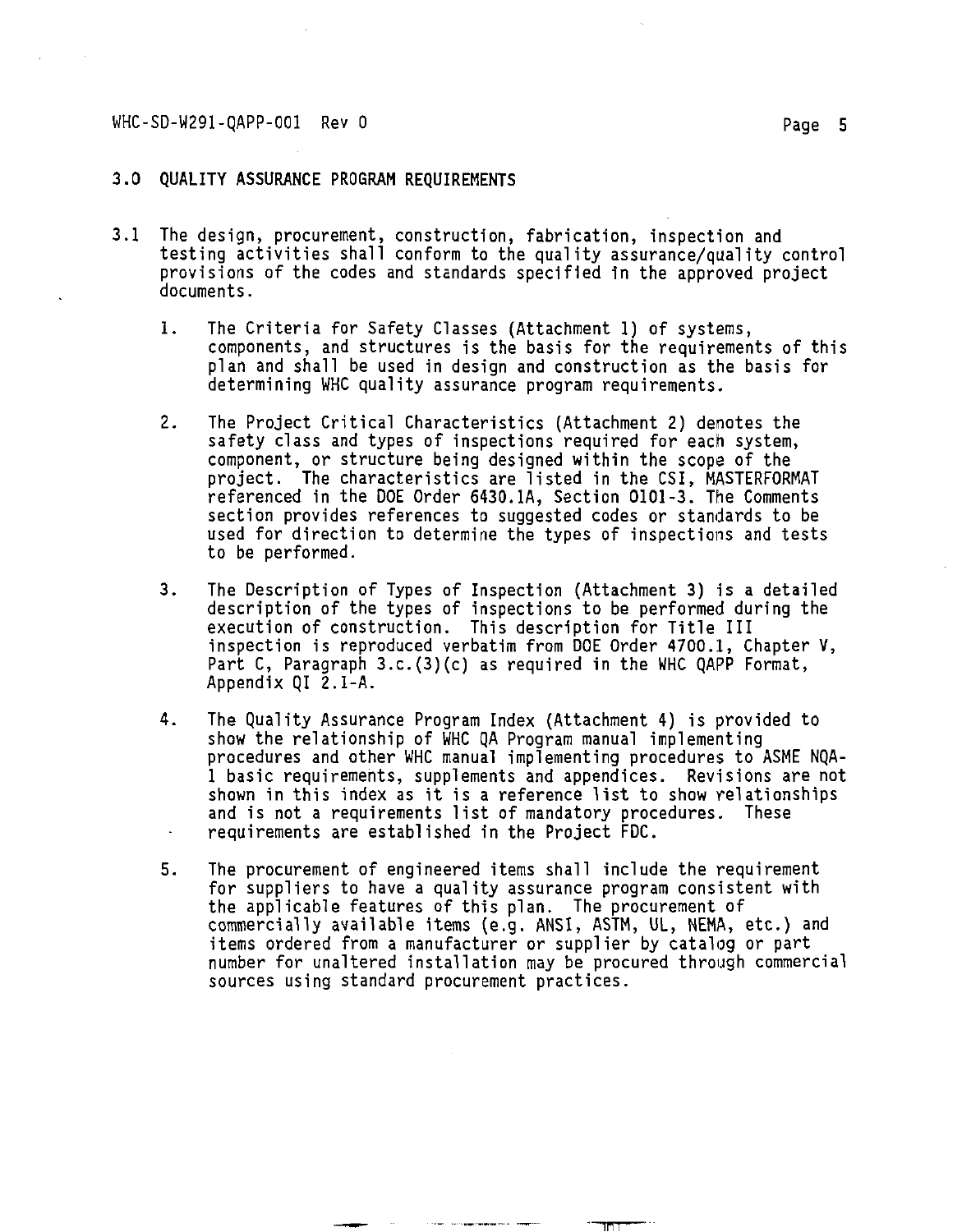- **3.2 The AI shall have the responsibility for overall quality activities and related documentation on the construction project, as defined in the existing KEH AI Quality Assurance Program requirements. Their inspection and overview activities shall determine project acceptance based on the requirements established in the drawings, specifications, and other approved project documents.** 
	- **1. The AI shall identify, in an Acceptance Inspection Plan (AIP), hold and witness points, as appropriate, based on the project design. These points shall take into consideration, as a minimum, construction activities that cannot be inspected or verified at a later date.**
	- **2. The AI shall identify significant conditions adverse to quality, identified through inspection activities, review of nonconformance reports, and audits. These items shall be formally tracked and Corrective Action Reports (CARs) issued where warranted.**
- **3.3 The E/C shall establish a quality assurance program that satisfies the requirements of DOE Order 6430.1A, Section 0140, "Quality Assurance", that is preferably organized on the basis of ASME NQA-1-1989, "Quality Assurance Program Requirements for Nuclear Facilities" to the degree required in the project documents. The design drawings, specifications and other approved project documents shall establish the specific requirements and identify the specific responsibilities.** 
	- **1. Submit a Quality Assurance Plan (QAP) that meets the requirements of the specific quality assurance features identified in the project documents for both home office and field implementation. Furnish an index that cross references the QAP with the corresponding quality assurance features identified in the project documents.**
	- **2. Submit an Inspection Plan (IP) that meets the inspection requirements of the specific technical sections of the project documents, and includes an Inspection List (IL) of inspections and tests to be performed and by whom for both on site and off site (at the vendor's facility) inspection and testing.**
	- **3. Submit a Recommended Inspection List (RIL), to be as input used by the AI in preparing the Government Acceptance Inspection Plan (AIP), that includes recommended inspection, hold and witness points not typically included in first line inspections, or required by codes and standards.**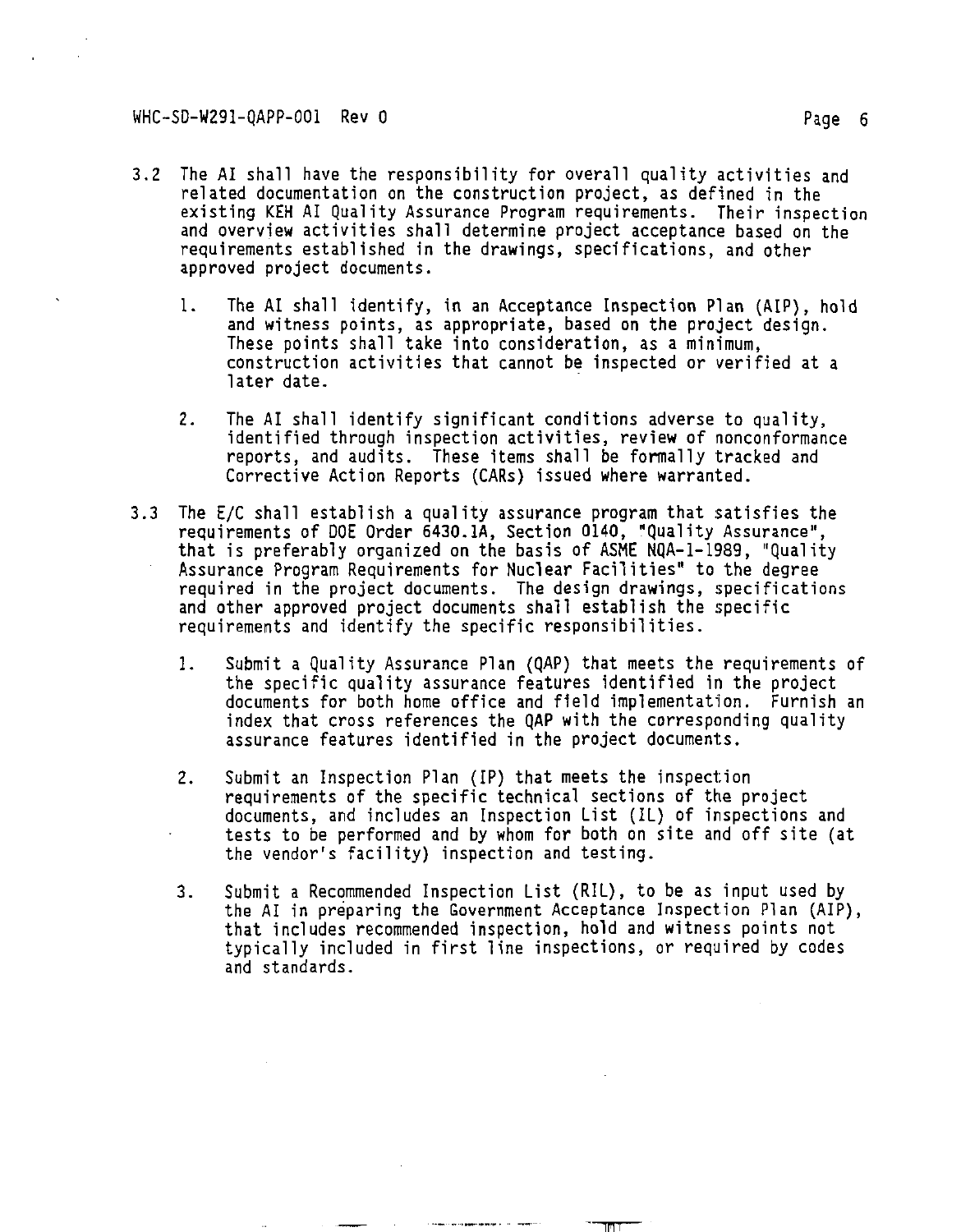- **3.4 The E/C shall establish a quality assurance program on design and procurement activities, which includes and documents the quality requirements necessary to accomplish the project quality objectives. In addition, or where not covered by the referenced codes and standards, the following quality assurance features shall be established.** 
	- **1. Design and Procurement Document Control: Design and procurement documents shall be independently verified for conformance to the requirements of the approved project documents by individual(s) within the design organization who are not originators of the document. Changes to these documents shall be verified or controlled to maintain conformance to the approved project documents.**
	- **2. Control of Purchased Material, Equipment and Services: Measures shall be established to ensure that suppliers of material, equipment, and construction services are supplying these items to the quality specified in the procurement documents. This may be done by an evaluation or survey of the supplier's products and facilities.**
	- **3. Handling, Storage, and Shipping: Instructions shall be provided in procurement documents to control the handling, storage, shipping, and preservation of material and equipment to prevent damage, deterioration, and reduction of cleanliness.**
- **3.5 The E/C shall establish a quality assurance program on construction activities that satisfies and documents the project quality assurance requirements. In addition, or where not covered by the referenced codes and standards, the following quality assurance features shall be established.** 
	- **1. Inspection: In addition to required code instructions, a program for inspection of activities affecting quality shall be established and executed by or for the organization performing the activity to verify conformance with the documented instructions, procedures, and drawings for accomplishing the activity. This shall include the visual inspection of components prior to installation for conformance with procurement documents and the visual inspection of items and systems following installation, cleaning, and passivation (where applied).**
	- **2. Inspection, test, and operating status: Measures shall be established to provide for the identification of items which have satisfactorily passed required inspections and tests.**
	- **3. Identification and Corrective Action for items of Nonconformance: Measures shall be established to identify items of nonconformance with regard to the requirements of the procurement documents or applicable codes and standards and to identify the remedial action taken to correct such items.**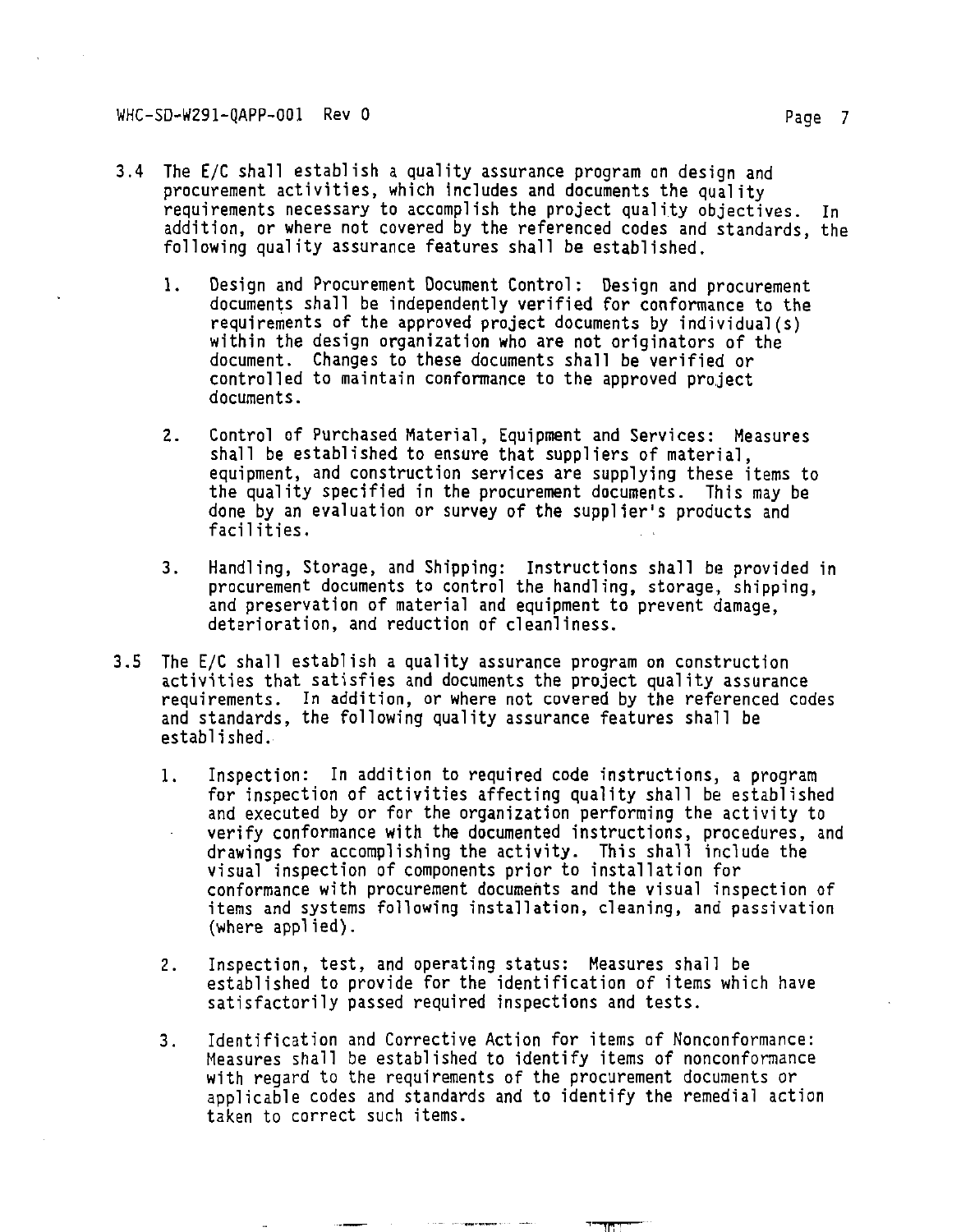- **3.6 The E/C may perform full or partial inspection and testing functions on construction activities, utilizing E/C inspection personnel and/or CC inspection personnel. The design drawings, specifications and other approved project documents shall establish specific requirements and identify specific responsibilities.**
- **3.7 The CC(s) and their subcontractor(s) shall plan, perform and document the inspections and tests as specified in the contract and detailed in the drawings and specifications using specifically approved instructions or procedures as identified in the drawings, specifications and other approved project documents for quality verification, inspection, and testing activities.**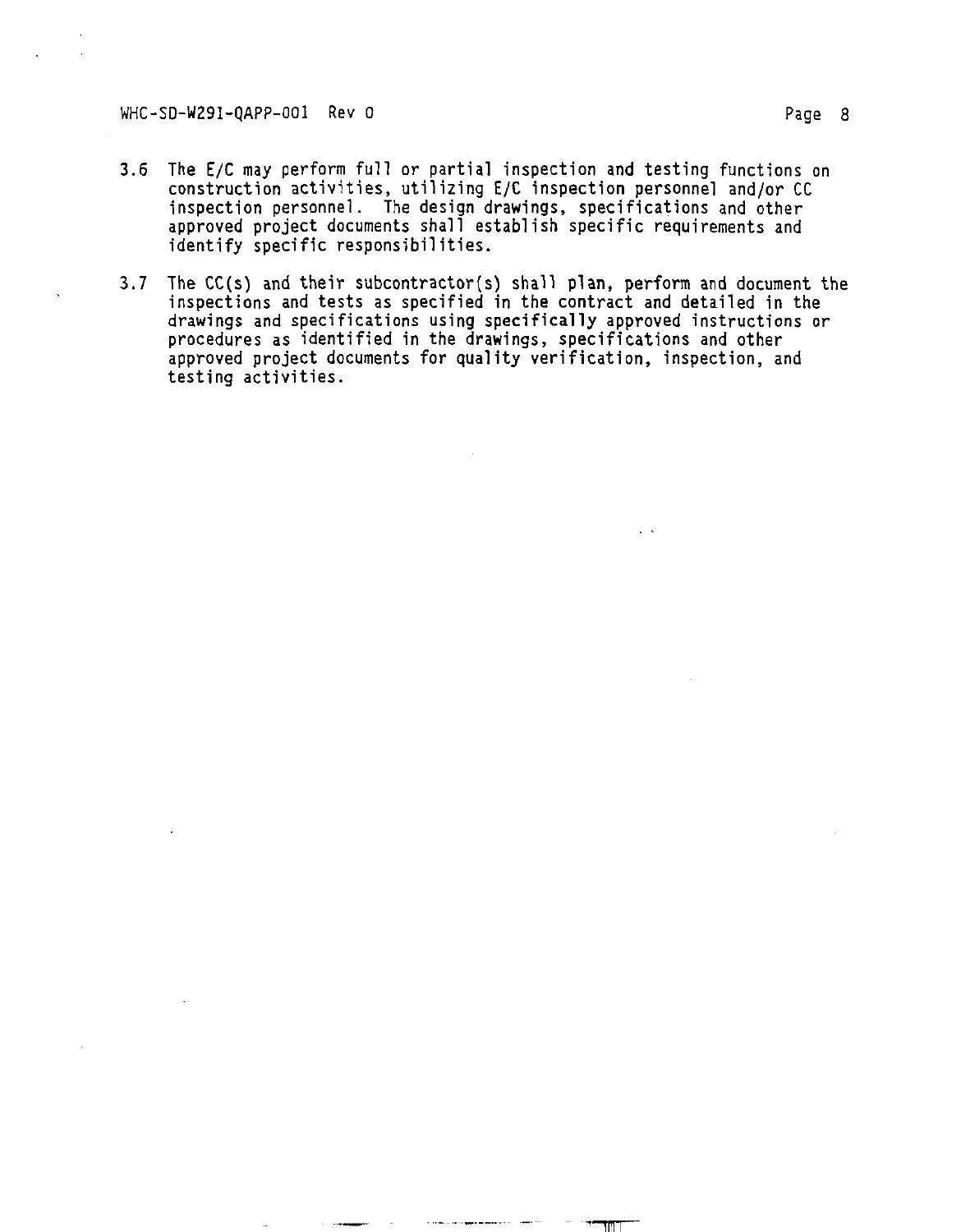#### 4.0 **QUALITY INDEX OF IMPLEMENTING PROCEDURES**

- 4.1 The OC has an established quality assurance program that complies with DOE Order 5700.6C, "Quality Assurance", that is based on ASME NQA-1, "Quality Assurance Program Requirements for Nuclear Facilities". A quality index of OC implementing procedures is provided in Attachment 4 to show the relationship of WHC manuals and implementing procedures to ASME NQA-1.
- 4.2 The E/C, CC(s), and their subcontractor(s) engaged in the activities of design verification, inspection and acceptance of project systems, components and structures shall submit an index or description of the implementing procedures within their quality planning documents to the OC for review to show compliance with project requirements.
- 4.3 The OC shall review these indexes and implementing procedures for conformance and adequacy. These will provide the basis for technical reviews, surveillances, and audits of project activities to assure compliance to project requirements.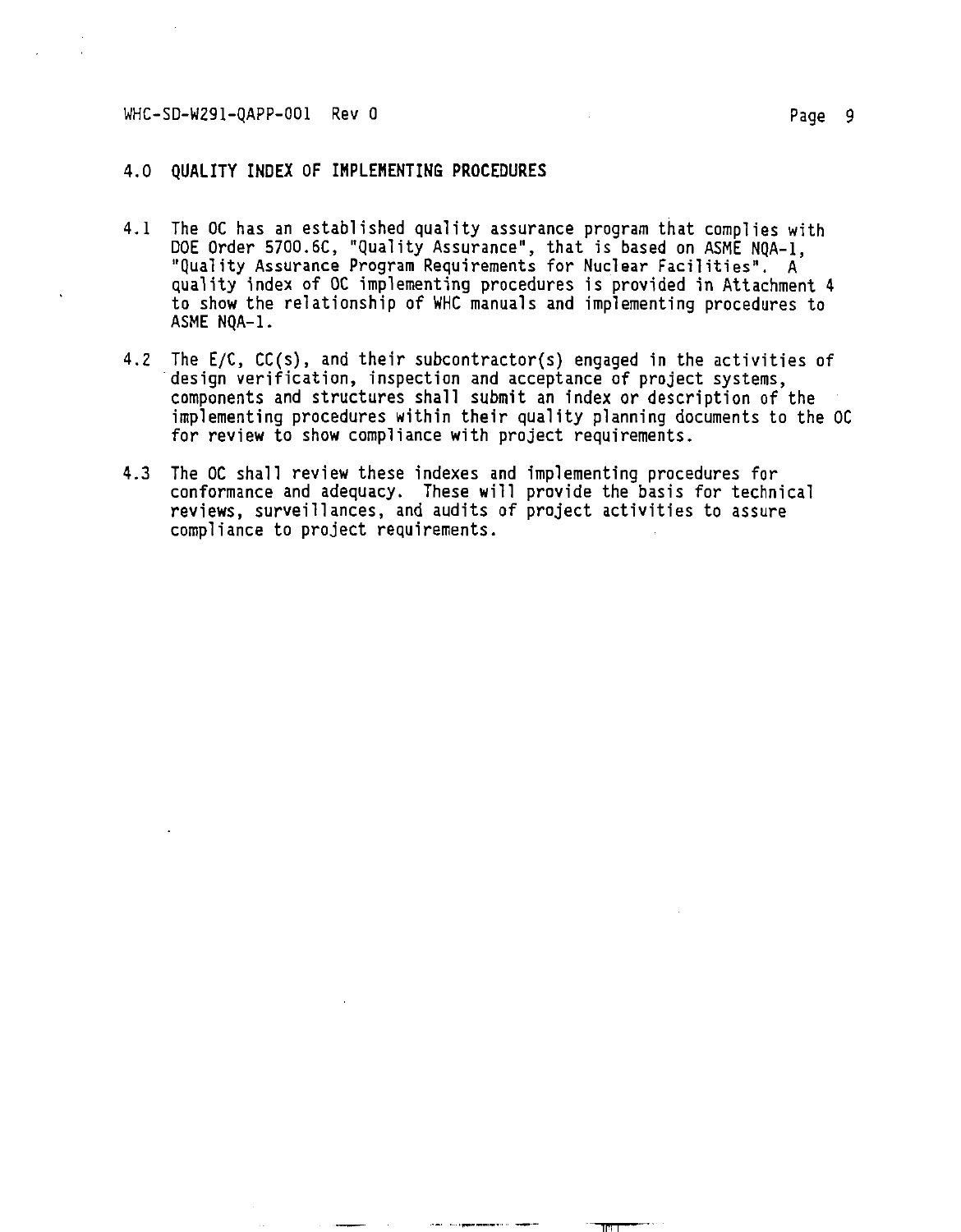The basis for establishing Quality Assurance program requirements is the Impact Level and Safety Classification procedures detailed in WHC-CM-1-3, Management Requirements and Procedures. MRP 5.43, "Impact Levels" and MRP 5.46, "Safety Classification of Systems, Components, and Structures." •

- 1. WHC Impact level and approval requirements of all WHC information documents important to safety, quality, or environmental shall be determined in accordance with the system defined in MRP 5.43. The impact level shall be entered in the approval section of the document. Impact level 1, 2, or 3, documents shall have the approval requirements appended with the appropriate combination of "E" environmental, "S" safety, and "Q" quality, e.g., impact level 3, approved by Environmental and Quality, becomes 3EQ. Additional requirements for approval of documents may be specified in project, program, or division/department implementing procedures.
- 2. WHC Safety Classification of items provides criteria and methodology for a graded approach to applicable design and quality assurance requirements as required by DOE Order 6430.1A, Section 1300-3, Safety Class Criteria. This graded approach assigns requirements to items commensurate with the function of each system, component, and structure in preventing or mitigating the consequences of hazards and postulated design basis accidents. In the process of determining the detailed quality requirements for WHC safety classification of items, the consequences of failure and complexity of the items should be considered.

#### Safety Classification Notes:

- 1. The safety class 1, 2, and 3 definitions in the DOE Order 6430.1A, Abbreviations and Glossary section are not used to implement the WHC safety classification system and are not equivalent to the WHC safety classification categories.
- 2. The WHC Industrial Safety, Nuclear Safety, Environmental Protection, and Quality Assurance programs do not apply to nonsafety class 4 items.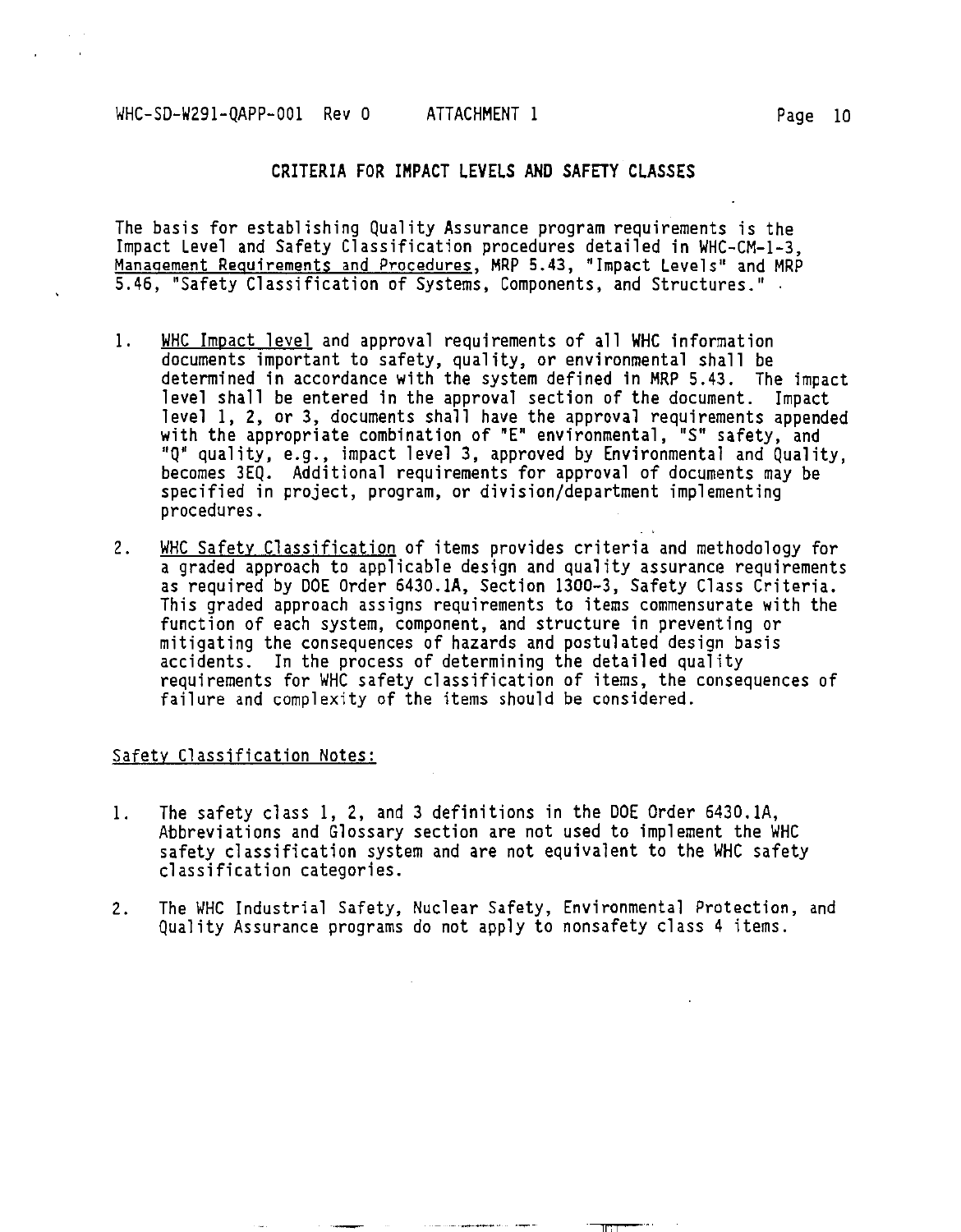**A summary of WHC safety class 1, 2, 3, and nonsafety class 4 description of applications is included in the following paragraphs.** 

- **1. Safety Class 1 addresses the health and safety of the public and the environment. This classification is applied to systems, components, and structures, including portions of process systems, whose failure could cause undue risk or exposure to the health and safety of the public and the environment. A comprehensive QA program that meets all applicable provisions of ASME NQA-1 shall be used to control all WHC safety class 1 items.**
- **2. Safety Class 2 addresses onsite worker health and safety and the environment. This classification is applied to systems, components, and structures, including portions of process systems, (not defined as safety class 1 above), whose failure could adversely affect onsite worker health and safety, and the environment. A graded approach shall be used to apply QA program requirements to WHC safety class 2 items in accordance with MRP 5.2, "Quality Assurance," the Quality Assurance Manual. WHC-CM-4-2, and MRP 5.43.**
- **3. Safety Class 3 addresses the health and safety of facility workers and radioactive, chemical,or thermal releases to the environment. This classification is applied to systems, components, and structures, including portions of process systems, (not defined as safety class 1 or 2 above), whose failure could effect the health and safety of facility workers and cause an unanticipated radioactive, chemical, or thermal release to the environment. As a minimum, conventional industrial standards (National Electrical Code, National Fire Protection Association Codes, Military Standards, etc.) shall be applied to WHC safety class 3 items.**
- **4. Nonsafety Class 4 has no significant importance to health, safety, or environmental protection. This classification is applied to systems, components, and structures whose failure has no significant importance to health, safety, or environmental protection. The WHC QA program does not apply to WHC nonsafety class 4 items.**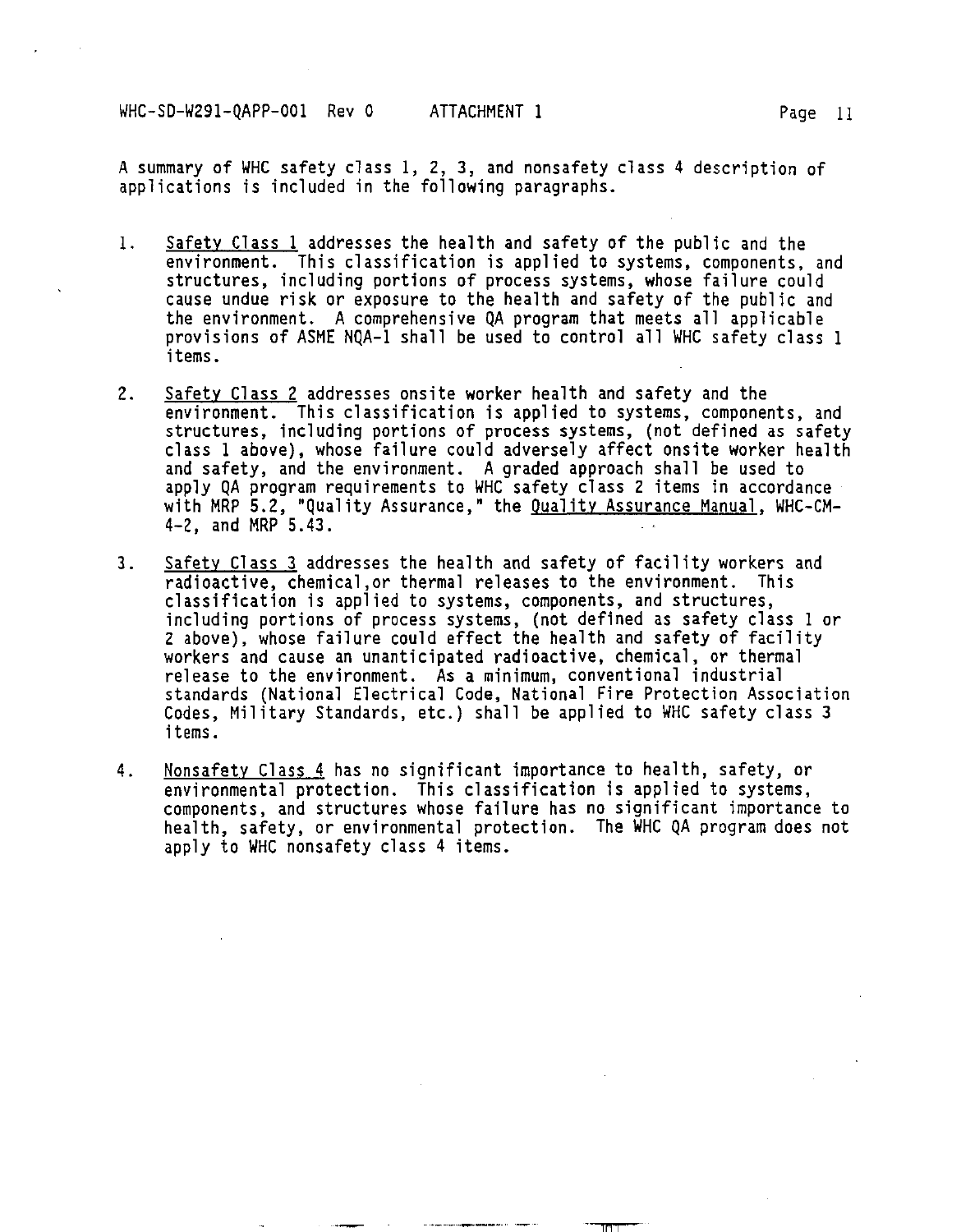## WHC-SD-W291-QAPP-001 Rev 0 ATTACHMENT 2 PAGE 12

 $\frac{1}{\sqrt{2}}$  $\ddot{\phantom{a}}$ 

| PROJECT CRITICAL CHARACTERISTICS LIST |                                                       |                          |                       |                          |                          |                                   |  |  |  |  |
|---------------------------------------|-------------------------------------------------------|--------------------------|-----------------------|--------------------------|--------------------------|-----------------------------------|--|--|--|--|
|                                       |                                                       |                          |                       |                          |                          |                                   |  |  |  |  |
| Item                                  | Description of Systems, Components,<br>and Structures | Safety                   | Type of<br>Inspection |                          |                          | Comments                          |  |  |  |  |
|                                       |                                                       |                          | п                     | G.                       | D                        |                                   |  |  |  |  |
| $\overline{\phantom{a}}$              | SITEWORK                                              | -                        | Ξ.                    | $\hat{\phantom{a}}$      | ۰                        | DIVISION <sub>2</sub>             |  |  |  |  |
| 1                                     | Earthwork, Structures                                 | 3                        |                       | χ                        |                          | WSDOT M41-10 Insp.& Test Req.     |  |  |  |  |
| 2                                     | Earthwork, Utilities                                  | 3                        |                       | х                        |                          | WSDOT M41-10 Insp.& Test Req.     |  |  |  |  |
| 3                                     | Earthwork, Pavement                                   | 3                        |                       | χ                        |                          | WSDOT M41-10 Insp.& Test Req.     |  |  |  |  |
| 4                                     | Asphaltic Concrete Paving                             | 3                        |                       | χ                        |                          | WSDOT M41-10 Insp.& Test Req.     |  |  |  |  |
| 5.                                    | Utility Structures                                    | 3                        |                       | χ                        |                          | WSDOT M41-10 Insp.& Test Req.     |  |  |  |  |
| 6                                     | Piped Utilities                                       | 3                        |                       | χ                        |                          | WSDOT M41-10 Insp.& Test Req.     |  |  |  |  |
| 7                                     | Sewerage Systems                                      | 3                        |                       | χ                        |                          | WSDOT M41-10 Insp.& Test Req.     |  |  |  |  |
| 8                                     | Chem Proc Wastewater Sys                              | 3                        |                       |                          | X.                       | Per LOI To Meet Env.& Saf.Req.    |  |  |  |  |
| 9                                     | Communication Transmission                            | $\overline{3}$           | X.                    | X                        |                          | Mfgr. Inst.& Insp. Req. /ATP Req. |  |  |  |  |
| 10                                    | Chain Link Fences & Gates                             | 3                        |                       | χ                        |                          | Federal Specifications            |  |  |  |  |
| ٠                                     | CONCRETE                                              | $\overline{\phantom{0}}$ |                       | $\rightarrow$            |                          | DIVISION <sub>3</sub>             |  |  |  |  |
| 1                                     | Reinforcing Steel                                     | 3                        |                       | χ                        |                          | ACI 301 Insp.& Test Req.          |  |  |  |  |
| $\overline{c}$                        | Cast-in-place Concrete                                | 3                        |                       | χ                        |                          | ACI 301 Insp.& Test Req.          |  |  |  |  |
| 3                                     | Pre-cast Concrete                                     | 3                        |                       | χ                        |                          | ACI 301 Insp.& Test Req.          |  |  |  |  |
| 4                                     | Grout                                                 | 3                        |                       | x                        |                          | Mfgr.Inst.& Insp.Req.             |  |  |  |  |
|                                       | <b>METALS</b>                                         |                          |                       |                          | $\overline{\phantom{0}}$ | DIVISION 5                        |  |  |  |  |
| 1                                     | Metal Fabrications                                    | 3                        |                       | x                        |                          | AWS D1.1 & D1.3 Insp.& Test Req.  |  |  |  |  |
| 2                                     | Expansion Anchors                                     | 3                        |                       | χ                        |                          | SDC 4.2 Inst. & Insp.Req.         |  |  |  |  |
|                                       | THERM. & MOIST. PROTECT.                              |                          | ÷                     | $\overline{\phantom{0}}$ | $\overline{\phantom{0}}$ | DIVISION 7                        |  |  |  |  |
| L                                     | Joint Sealers                                         | 3                        |                       | x                        |                          | Mfgr.Inst.& Insp.Req.             |  |  |  |  |
| ٠                                     | FINISHES                                              | ٠                        |                       | $\overline{\phantom{0}}$ | $\overline{\phantom{0}}$ | DIVISION <sub>9</sub>             |  |  |  |  |
| 1                                     | Special Protective Coating                            | 3                        |                       |                          | X.                       | Mfgr. Inst.& Insp.Req.+Appd.Proc. |  |  |  |  |
| $\overline{c}$                        | Painting                                              | 3                        |                       | x                        |                          | Mfgr. Inst.& Insp.Req.            |  |  |  |  |
|                                       |                                                       |                          |                       |                          |                          |                                   |  |  |  |  |
|                                       |                                                       |                          |                       |                          |                          |                                   |  |  |  |  |

 $\sim 10^{11}$  km  $^{-1}$ 

**Contract Contract**  $\overline{\phantom{a}}$ 

<u> 1995 - Andrew Amerikaanse Steaten van die Vergrense van die Vergrense van die Vergrense van die Vergrense van die Vergrense van die Vergrense van die Vergrense van die Vergrense van die Vergrense van die Vergrense van di</u>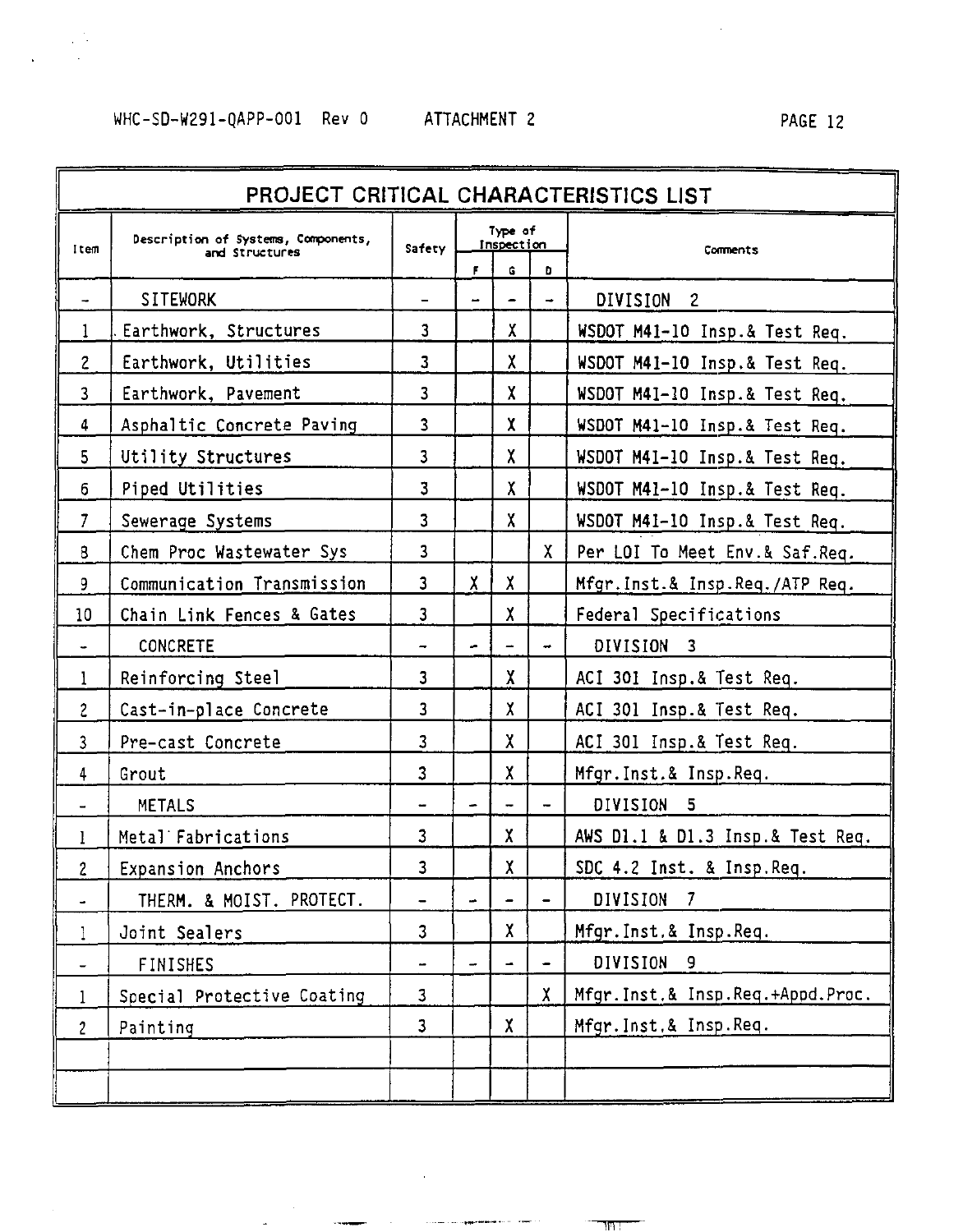## WHC-SD-W291-QAPP-001 Rev 0 ATTACHMENT 2 Page 13

 $\alpha\rightarrow$  $\bar{a}$ 

|                      | PROJECT CRITICAL CHARACTERISTICS LIST                 |        |    |                       |                |                                     |  |  |  |  |  |
|----------------------|-------------------------------------------------------|--------|----|-----------------------|----------------|-------------------------------------|--|--|--|--|--|
| Item                 | Description of Systems, Components,<br>and Structures | Safety |    | Type of<br>Inspection |                | Comments                            |  |  |  |  |  |
|                      |                                                       |        | F. | G                     | D              |                                     |  |  |  |  |  |
|                      | SPECIAL CONSTRUCTION                                  | ۰      |    |                       | $\overline{a}$ | DIVISION 13                         |  |  |  |  |  |
| 1                    | Radiation Protection                                  | 3      |    |                       | X.             | Per Spec.To Meet Env.& Saf.Req.     |  |  |  |  |  |
| $\overline{c}$       | Pre-Engineered Structures                             | 3      |    | x                     |                | Mfgr. Inst.& Insp. Req.             |  |  |  |  |  |
| 3                    | Process Control Systems                               | 3      | X. |                       | X.             | Mfgr. Inst.& Insp. Req./ATP Req.    |  |  |  |  |  |
| 4                    | Recording Instrumentation                             | 3      | χ  |                       | х              | Mfgr. Inst.& Insp. Req./ATP Req.    |  |  |  |  |  |
| 5                    | Monitoring & Control System                           | 3      | X  |                       | х              | Mfgr. Inst.& Insp. Req./ATP Req.    |  |  |  |  |  |
| 6                    | Alarm & Detection Systems                             | 3      | X  |                       | X.             | Mfgr. Inst.& Insp. Req./ATP Req.    |  |  |  |  |  |
|                      | MECHANICAL                                            | -      | 4  |                       | $\overline{a}$ | DIVISION 15                         |  |  |  |  |  |
| 1                    | Mechanical Insulation                                 | 3      |    | X.                    |                | Mfgr. Inst. Req./Meet Safety Req.   |  |  |  |  |  |
| $\overline{c}$       | Steel Pres Vessels $> 15$ PSI                         | 3      |    |                       | X.             | ASME Sct.VIII Cd.Stmp & Ntl.Reg.    |  |  |  |  |  |
| 3                    | Steel Tanks < 15 PSI                                  | 3      |    | x                     |                | API 620/650 Insp.& Test Req.        |  |  |  |  |  |
| 4                    | Fbr-Rein Pres Ves $> 15$ PSI                          | 3      |    |                       | X.             | ASME Sct.X Code Stmp & Ntl.Req.     |  |  |  |  |  |
| 5                    | Fiberglass Tanks < 15 PSI                             | 3      |    | x                     |                | ASTM D3299/D4097+D2563+MET.DIV.5    |  |  |  |  |  |
| 6                    | Polyprop Tanks < 15 PSI                               | 3      |    | χ                     |                | Typ Ind Test (Low Tmp Drop Test)    |  |  |  |  |  |
| 7                    | Chem Proc Sys Met Pipe                                | 3      |    |                       | Х.             | ASME B31.3 Nml.Svc.Cat.Req.         |  |  |  |  |  |
| 8                    | Chem Proc Sys Non-Met Pipe                            | 3      |    |                       | X.             | ASME B31.3+Ch.7 Nml.Svc.Cat.Req.    |  |  |  |  |  |
| 9                    | Building HVAC Systems                                 | 3      | x  | x                     |                | SMACNA Insp.& Test Req./Air Bal.    |  |  |  |  |  |
| 10                   | Air Controls & Inst.                                  | 3      |    |                       | X.             | Mfgr. Inst.& Insp. Req./ATP Req.    |  |  |  |  |  |
| $\ddot{\phantom{a}}$ | ELECTRICAL                                            | ۰      |    | $\sim$                | $\overline{a}$ | DIVISION 16                         |  |  |  |  |  |
| 1                    | Medium Voltage Dist. Systems                          | 3      | x  | X.                    |                | NFPA 70 Insp.& Test Req.            |  |  |  |  |  |
| 2                    | Service & Dist. Systems                               | 3      | χ  | X                     |                | NFPA 70 Insp.& Test Req.            |  |  |  |  |  |
| 3                    | Lighting Systems                                      | 3      |    | x                     |                | NFPA 70 Insp.& Test Req.            |  |  |  |  |  |
| 4                    | Cathodic Protection Systems                           | 3      | X  | X.                    |                | Mfgr.Inst.& Insp.Req./ATP Req.      |  |  |  |  |  |
| 5                    | Alarm & Detection Systems                             | 3      | χ  |                       | X.             | Mfgr. Inst.& Insp. Req./ATP Req.    |  |  |  |  |  |
| 6                    | Voice & Data Systems                                  | 3      | X  | X.                    |                | Mfgr. Inst. & Insp. Req. / ATP Req. |  |  |  |  |  |
|                      |                                                       |        |    |                       |                |                                     |  |  |  |  |  |

**Contract Contract Contract of** 

 $\ddot{\phantom{a}}$ 

and the company

 $\sim$  TH  $\sim$ 

a.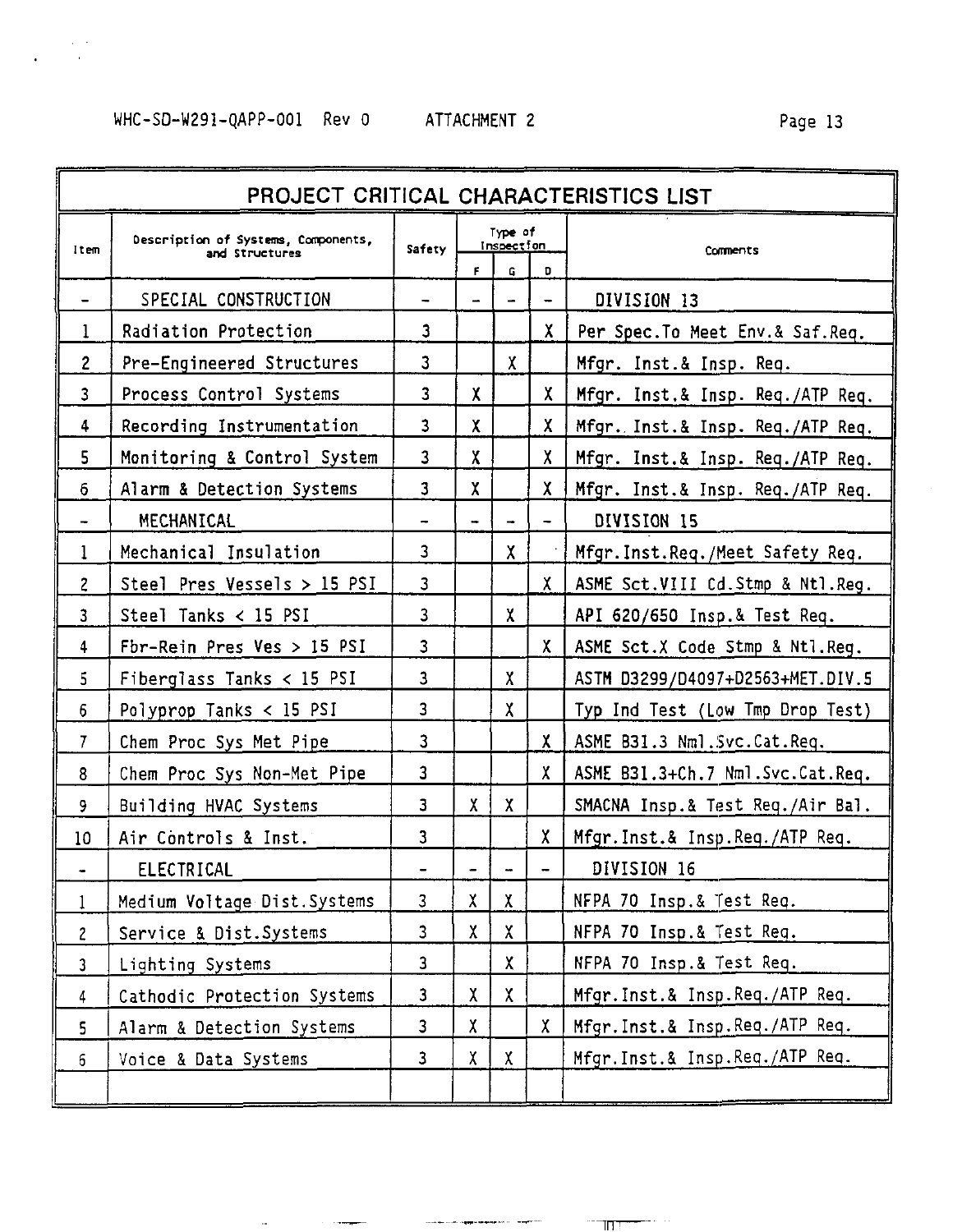#### WHC-SD-W291-QAPP-001 Rev 0 ATTACHMENT 3 Page 14

#### **DESCRIPTION OF TYPES OF INSPECTION**

Types of Inspection. Because of the variety of types of contracts and subcontracts and the degree of responsibility assigned to the operating contractors, the architect-engineer, the construction contractors, and individual vendors; specific rules covering all phases of inspection can not be prescribed. In general, inspection activities are divided into three types—functional, general, and detailed—as described below:

- 1. Functional Inspection is performed to determine overall compliance with contract drawings and specifications. It may vary from inspection of minor items to extensive testing of operating equipment (which must be provided for in the contract). It may also serve in making initial determination of the adequacy of the design effort. The field element and the operating contractor participate in functional inspections from the viewpoints of owner and user.
- 2. General Inspection is the fundamental and comprehensive inspection to ascertain that workmanship and kind and quality of materials conform to the contract specifications.
- 3. Detailed Inspection includes, but is not limited to, verification of details, such as checking location and size of reinforcing bars, maintaining records of concrete batching plant operations, verifying the use of proper welding rods, checking riveting and welding, and performing other inspection for quality assurance purposes. It starts with initial construction operations and extends through all construction stages.

#### Critical Characteristics List Notes:

- 1. The Type of Inspection section in Attachment 2 and the "F" "G" "D" found there is described here in Attachment 3. This is the description for Title III inspection reproduced verbatim from DOE Order 4700.1, Chapter V, Part C, Paragraph 3.c.(3)(c) as required in the WHC QAPP Format, Appendix QI 2.1-A.
- 2. The Comments section in Attachment 2 provides references to suggested codes or standards to be used for direction to determine the types of inspections and tests to be performed.
- 3. The Description section in Attachment 2 is organized using the CSI, MASTERFORMAT system referenced in DOE Order 6430.1A, Section 0101-3, Organization and Use of These Criteria.

 $T^{\dagger}$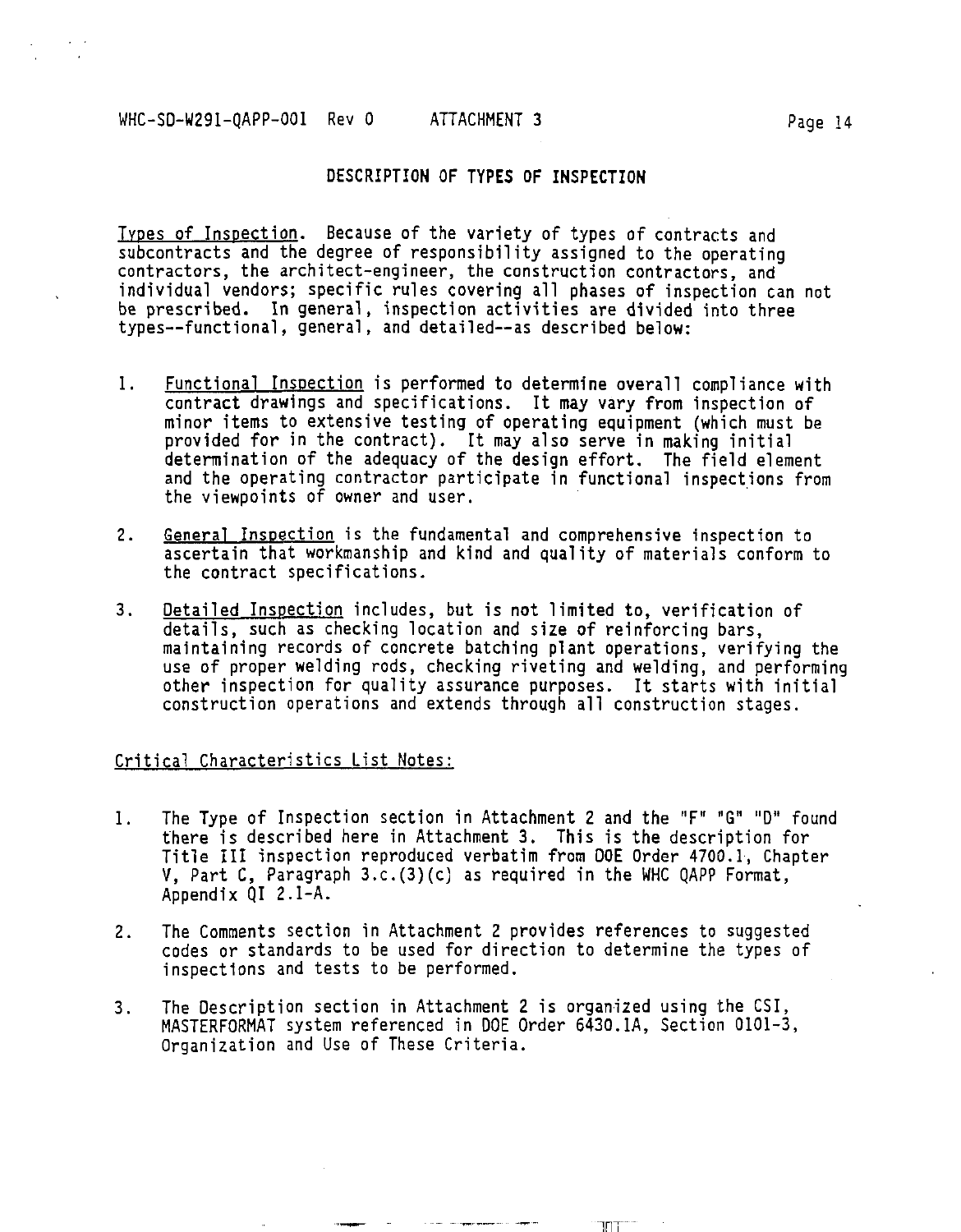$\sim$ 

 $\mathcal{F}_{\mathcal{A}}$  $\frac{1}{\sqrt{2}}$ 

 $\cdot$ 

| <b>QUALITY ASSURANCE PROGRAM INDEX</b>                |                          |                                       |                                       |                                          |                              |                        |                      |  |  |  |
|-------------------------------------------------------|--------------------------|---------------------------------------|---------------------------------------|------------------------------------------|------------------------------|------------------------|----------------------|--|--|--|
| QUALITY ASSURANCE                                     |                          |                                       |                                       | ""IMPLEMENTING PROCEDURES                |                              |                        |                      |  |  |  |
| PROGRAM                                               | DOE<br>5700.60           | NOA-1 & 2                             | <b>WHC CM MANUALS</b><br>$r_{\alpha}$ |                                          |                              |                        |                      |  |  |  |
| REQUIREMENT TITLE                                     | <b>CRITERION</b>         | (Regts),<br>Sup & App                 |                                       | Admin                                    | $\overline{\phantom{a}}$ Eng | Proj                   | Env                  |  |  |  |
| Organization                                          | 1                        | NGA-1(1)<br>$15 - 1$<br>$1A-1$        | $01 - 4 - 2$<br>OR 1.0                | $CH-1-1$<br>$C1 - 1 - 2$<br>$C1 - 1 - 3$ | $C1 - 6 - 1$<br>EP 1.0       | $CM - 6 - 2$<br>Pt.1.0 | CN-7-5<br>Pt A       |  |  |  |
| Quality Assurance Program                             | $182$                    | <b>NOA-1(2)</b>                       | $C1 - 4 - 2$<br>QR 2.0                | $C1 - 1 - 3$<br><b>MRP 5.2</b>           | $CM-6-1$<br>EP 1.0           |                        |                      |  |  |  |
| OA Program Planning Project Type<br><b>Activities</b> | 1                        | <b>NOA-1(2)</b><br>24-2               | 91 2.1                                | $CN - 1 - 3$<br>HRP 6.2                  | $CM - 6 - 1$<br>EP 1.12      | $CM - 6 - 2$<br>Pt.1.0 | $CM - 7 - 5$<br>Pt O |  |  |  |
| 0A Program Planning                                   | 1                        | NOA-1(2)<br>$2A - 2$                  | 912.2                                 |                                          | $C1 - 6 - 1$<br>EP 1.12      |                        |                      |  |  |  |
| Indoctrination and Training                           | 2                        | NOA-1(2)<br>$2s - 4$                  | 0A1 2.1                               |                                          |                              |                        | $C1 - 7 - 5$<br>Pt S |  |  |  |
| Qualification of Inspection and<br>Test Personnel     | $\overline{\mathbf{z}}$  | NOA-1(2)<br>$2S - 1$<br>$24 - 1$      | 0AI 2.2                               |                                          |                              |                        |                      |  |  |  |
| Qualification of Audit Personnel                      | 2 & 10                   | NOA-1(2)<br>$2s - 3$<br>$24 - 3$      | 0AI 2.3                               |                                          |                              |                        |                      |  |  |  |
| Qualification of NDE Personnel                        | 2                        | NOA-1(2)<br>$2s - 2$                  | $01 - 2.6$<br>$C1 - 4 - 39$           |                                          |                              |                        |                      |  |  |  |
| Management Assessment of QA<br>Program Effectiveness  | 9                        |                                       | 912.7<br>QAT 2.4                      |                                          |                              |                        |                      |  |  |  |
| Oesign Control                                        | 486                      | NOA-1(3)<br>$3S - 1$<br>$3A - 1$      | $C1 - 4 - 2$<br>OR 3.0                | $CM - 1 - 3$<br><b>MRP 6.1</b>           | $CM-6-1$<br>EP 2.0           | $C1 - 6 - 2$<br>Pt.1.0 |                      |  |  |  |
| Design Verification Overview                          | 6                        |                                       | QAI 3.1                               |                                          | $CM - 6 - 1$<br>EP 4.1       |                        |                      |  |  |  |
| Software QA Requirements                              | 4                        | $NQA - 2$<br>Pt 2.7                   | $DI-4-2$<br>QR 19.0                   |                                          | $CM - 6 - 1$<br>EP 2.1       |                        |                      |  |  |  |
| Procurement Document Control                          | 7                        | <b>NOA-1(4)</b><br>$4S - 1$<br>$4A-1$ | $D1 - 4 - 2$<br>QR 4.0                | $CM-1-3$<br>$C1.3 - 5$                   | $CM - 6 - 1$<br>EP 3.3       | $CM-6-2$<br>Pt.2.0     |                      |  |  |  |
| Procurement Document Control                          | $\overline{7}$           |                                       | 914.1                                 | $CM - 2 - 1$<br>$CM - 2 - 2$             |                              |                        |                      |  |  |  |
| External Services Control                             | $\overline{\phantom{a}}$ |                                       | 014.2                                 |                                          |                              |                        |                      |  |  |  |
| Instructions, Procedures, and<br>Drawings             | 4 & 5                    | NOA-1(5)                              | $01 - 4 - 2$<br>QR 5.0                | $C = 1 - 3$<br>MRP 6.11                  | $CM-6-1$<br>EP 5.1           | $CM-6-2$<br>Pt:2.0     |                      |  |  |  |

**Contact of the Company of the Company of the Company of the Company of the Company of the Company of the Company** 

**—FT**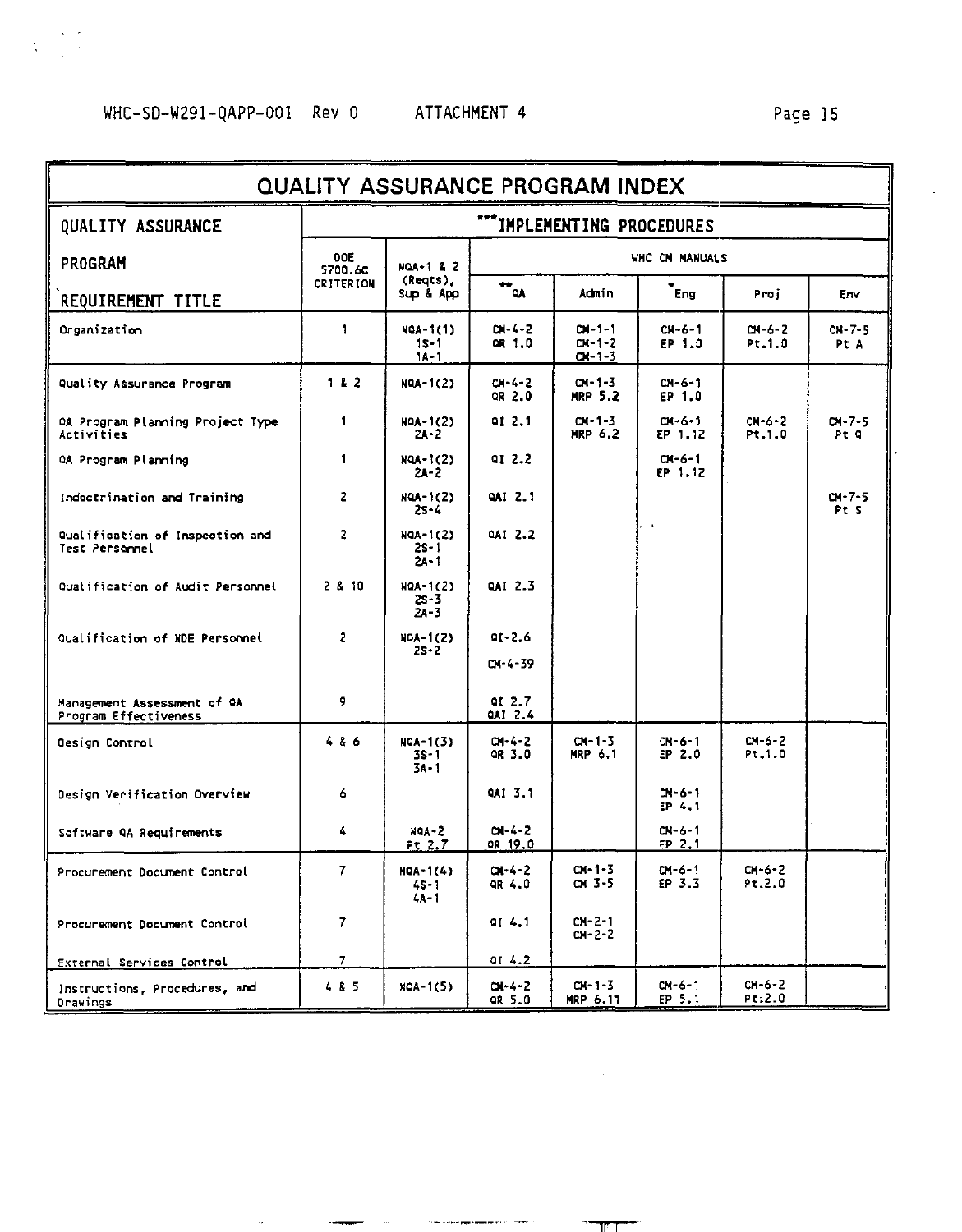| QUALITY ASSURANCE PROGRAM INDEX                      |                  |                                   |                                               |                                |                                  |                         |                     |  |  |  |
|------------------------------------------------------|------------------|-----------------------------------|-----------------------------------------------|--------------------------------|----------------------------------|-------------------------|---------------------|--|--|--|
| <b>OUALITY ASSURANCE</b>                             |                  |                                   |                                               | <b>IMPLEMENTING PROCEDURES</b> |                                  |                         |                     |  |  |  |
| PROGRAM                                              | DOE<br>5700.6C   | <b>NOA-1 &amp; 2</b><br>(Regts),  | <b>UNC CM MANUALS</b><br>$\bar{m}_{\alpha A}$ |                                |                                  |                         |                     |  |  |  |
| REQUIREMENT TITLE                                    | <b>CRITERION</b> | Sup & App                         |                                               | Admin                          | $\epsilon_{\text{ng}}$           | Proi                    | Env                 |  |  |  |
| Document Control                                     | 4                | NOA-1(6)<br>6S-1                  | $C1 - 4 - 2$<br>OR 6.0                        | $C1 - 1 - 3$<br>$C1 - 3 - 5$   | $C1 - 6 - 1$<br>EP 2.0           | $CM-6-2$<br>Pt.2.0      | $CM-7-5$<br>Pt V    |  |  |  |
| GA Document Control                                  | 4                |                                   | QI 6.1                                        | $01 - 3 - 5$                   |                                  |                         |                     |  |  |  |
| Control of QA Controlled Manuals                     | 4                |                                   | QAI 6.1                                       |                                |                                  |                         |                     |  |  |  |
| Control of Purchased Items and<br>Services           | 587              | NGA-1(7)<br>$7s - 1$<br>$7A - 1$  | CH-4-2<br>OR 7.0                              | $C1 - 1 - 3$                   | $C1 - 6 - 1$<br>EP 3.3<br>EP 5.5 | $CM-6-2$<br>Pt.2.0      | $CM-7-5$<br>Pt R    |  |  |  |
| Preprocurement, Planning, and<br>Proposal Evaluation | $\overline{ }$   |                                   | of 7.1                                        | $C1 - 2 - 1$                   |                                  |                         |                     |  |  |  |
| Supplier Evaluation                                  | 7                |                                   | $Q1 \t7.2$                                    |                                |                                  |                         |                     |  |  |  |
| Source Surveillance and Inspection                   | $\overline{7}$   |                                   | of 7.3                                        |                                |                                  |                         |                     |  |  |  |
| Receiving Inspection                                 | $\overline{7}$   |                                   | QAI 7.1                                       | $C1 - 2 - 2$                   |                                  |                         |                     |  |  |  |
| Control of Commercial Grade Items                    | 587              |                                   | 01 7.5                                        |                                | EP 5.3                           |                         |                     |  |  |  |
| Identification and Control of<br>Items               | 5                | NQA-1(8)<br>$8s - 1$              | $C1 - 4 - 2$<br>OR 8.0                        | $C1 - 1 - 3$                   | $C1 - 6 - 1$<br>EP 1.0           | $CM-6-2$<br>Pt.2.0      |                     |  |  |  |
| Identification and control of<br>Items               | 5                |                                   | 01 8.1                                        |                                |                                  |                         |                     |  |  |  |
| Control of Processes                                 | 5                | <b>NGA-1(9)</b><br>95-1           | $C1 - 4 - 2$<br>GR 9.0                        | $CH-1-3$<br><b>HRP 6-10</b>    | $C1 - 6 - 1$                     | $C11 - 6 - 2$<br>Pt.2.0 |                     |  |  |  |
| Control of Nondestructive<br>Examination             | 5                | NQA-1(9)<br>(2)<br>$25 - 2$       | QI 9.1<br>$CM - 4 - 38$                       |                                | $C1 - 6 - 10$<br>Sec.8           |                         |                     |  |  |  |
|                                                      | 5                |                                   | QI 9.2                                        |                                | $CM - 6 - 10$                    |                         |                     |  |  |  |
| Control of Welding and Brazing                       | s                |                                   |                                               |                                |                                  |                         |                     |  |  |  |
| Inspection                                           |                  | NQA-1(10)<br>$10s - 1$            | $C1 - 4 - 2$<br>OR 10.0                       | $C1 - 1 - 3$                   | $CM - 6 - 1$<br>EP 4.1           | $C_{N-S-2}$<br>Pt.2.0   | $CM-7-5$<br>Pt U    |  |  |  |
| insp. Inst. for<br>Ops. Maintenance and Hods.        | 8                | $NQA - 2$<br>Pts 2.4,<br>5,8,8,20 | 0AT 10.1                                      |                                |                                  |                         |                     |  |  |  |
| Insp. Inst. for<br>Manufacturing and Fabs.           | 8                | $NCA-2$<br>Pts 2.4.<br>5.8.4 20   | of 10.2                                       |                                |                                  |                         |                     |  |  |  |
| Inspection and Identification<br>Stamp Control       |                  |                                   | 0AI 10.3                                      |                                |                                  |                         |                     |  |  |  |
| Surveillance                                         | 10               |                                   | QI 10.4<br>QAI 10.4                           |                                |                                  |                         | $C - 7 - 5$<br>Pt U |  |  |  |
| Qualification of Surveillance<br>Personnel           | 10               |                                   | QAI 10.5                                      |                                |                                  |                         |                     |  |  |  |

ببيه

**TITT**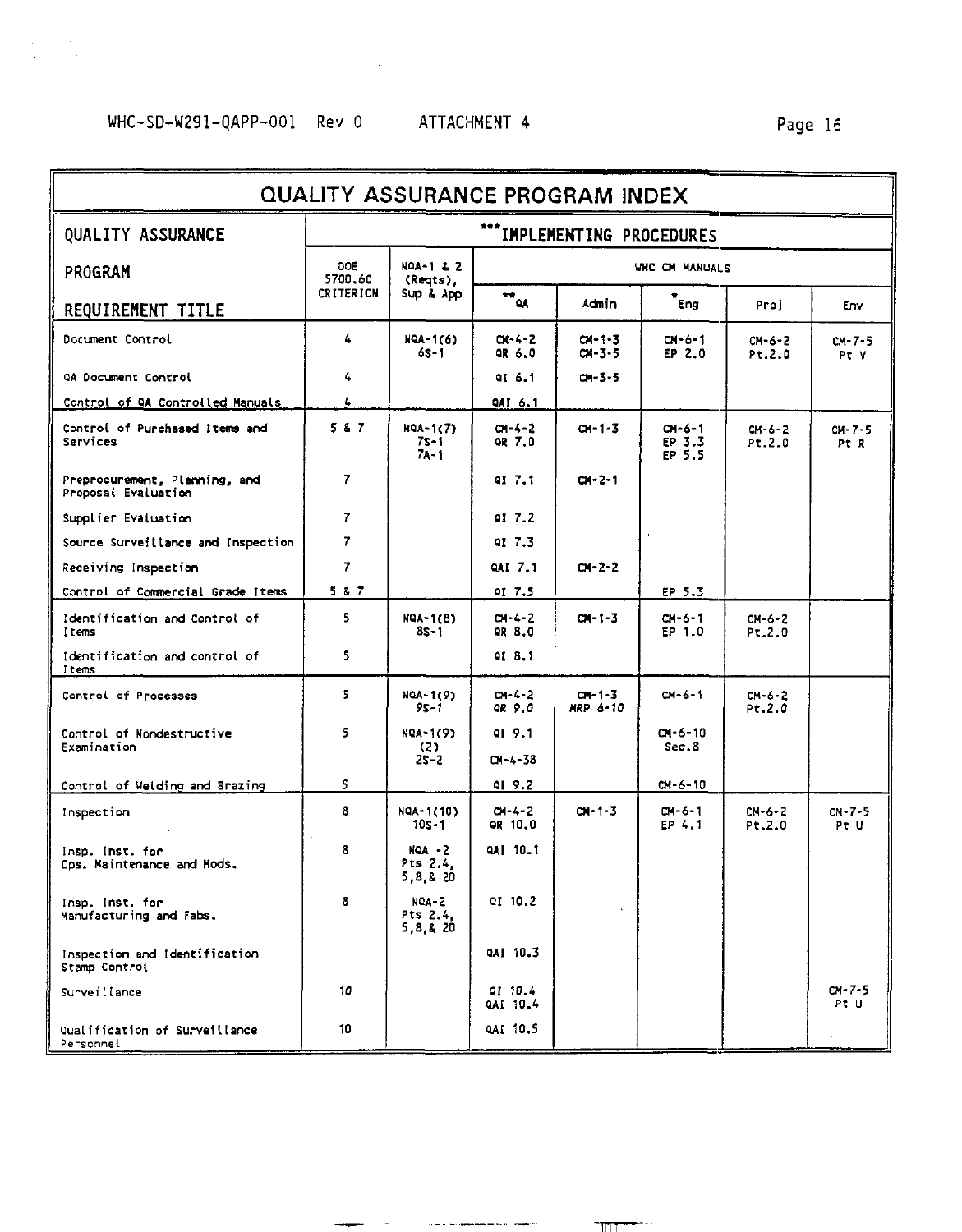| <b>QUALITY ASSURANCE PROGRAM INDEX</b>                   |                  |                                  |                                                                      |                                 |                        |                        |                  |  |  |  |  |
|----------------------------------------------------------|------------------|----------------------------------|----------------------------------------------------------------------|---------------------------------|------------------------|------------------------|------------------|--|--|--|--|
| QUALITY ASSURANCE                                        |                  |                                  |                                                                      | IMPLEMENTING PROCEDURES         |                        |                        |                  |  |  |  |  |
| PROGRAM                                                  | DOE<br>5700.6C   | <b>NGA-1 &amp; 2</b><br>(Regts), | <b>VHC CK HANUALS</b>                                                |                                 |                        |                        |                  |  |  |  |  |
| REQUIREMENT TITLE                                        | <b>CRITERION</b> | Sup & App                        | $\overline{\phantom{a}}^{\phantom{\dagger}}_{\phantom{\dagger}}$ and | Admin                           | $r_{Eng}$              | Proj                   | Env              |  |  |  |  |
| Test Control                                             | 8                | NOA-1(11)<br>$11S - 1$           | $01 - 4 - 2$<br>QR 11.0                                              | $C1 - 1 - 3$                    | $CM - 6 - 1$<br>EP 4.2 | $C1 - 6 - 2$<br>Pt.2.0 |                  |  |  |  |  |
| Test Verification                                        | 528              |                                  | DA1 11.1                                                             |                                 |                        |                        |                  |  |  |  |  |
| Computer Program Testing                                 | 4                | NOA-1(11)<br>$11s - 2$           | $C1 - 4 - 2$<br>ok 19.0                                              | $C1 - 1 - 3$<br>MRP 3.13        | $CM - 6 - 1$<br>EP 2.1 |                        |                  |  |  |  |  |
|                                                          |                  | $NQA - 2$<br>Pt 2.7              |                                                                      |                                 |                        |                        |                  |  |  |  |  |
| Control of Measuring and Test<br>Equipment (M&TE)        | 588              | HQA-1(12)<br>$12S - 1$           | $C1 - 4 - 2$<br>QR 12.0                                              | $24 - 1 - 3$                    | $C - 6 - 1$<br>EP 4.2  | $CM - 6 - 2$<br>Pt.2.0 |                  |  |  |  |  |
|                                                          |                  | $NQA-2$<br>Pt 2.16               |                                                                      |                                 |                        |                        |                  |  |  |  |  |
| Selection of M&TE                                        | 5 & 8            |                                  | QI 12.1                                                              |                                 |                        |                        |                  |  |  |  |  |
| M&TE Calibration by User                                 | 5 & 8            |                                  | QI 12.2                                                              |                                 |                        |                        |                  |  |  |  |  |
| Acquisition and Calibration of<br>Plant Installed M&TE   | 5 & 8            |                                  | QI 12.3                                                              |                                 |                        |                        |                  |  |  |  |  |
| Acquisition and Calibration of<br>Portable M&TE          | 528              |                                  | al 12.4                                                              |                                 |                        |                        |                  |  |  |  |  |
| Handling, Storage, and Shipping                          | 5                | NOA-1(13)<br>$13s - 1$           | $C1 - 4 - 2$<br>OR 13.0                                              | $C1 - 1 - 3$                    | $CM - 6 - 1$<br>EP 5.5 | $C1 - 6 - 2$<br>Pt.2.0 |                  |  |  |  |  |
|                                                          |                  | $NOA-2$<br>Pts 2.1,<br>2.83      |                                                                      |                                 |                        |                        |                  |  |  |  |  |
| Hoisting, Lifting, and Rigging                           | 5                | $NOA - 2$<br>Pt 2.15             | QAI 13.1                                                             |                                 |                        |                        |                  |  |  |  |  |
| Hazardous Materials<br>Transportation and Packaging      | 5                |                                  | QAI 13.2                                                             | $CM - 1 - 3$<br><b>MRP 5.20</b> |                        |                        |                  |  |  |  |  |
| Hndig of Corr. Res. Mats. Drg.<br>Rept, Strg, and Trans. | 5                | $NOA-2$<br>Pt 2.2                | 91 13.3                                                              |                                 |                        |                        |                  |  |  |  |  |
| Inspection Test and Operating<br>Status                  | 8                | NOA-1(14)                        | $O(-4 - 2)$<br>QR 14.0                                               | $01 - 1 - 3$                    | $C1 - 6 - 1$<br>EP 4.1 | $CM - 6 - 2$<br>Pt.2.0 |                  |  |  |  |  |
| Inspection and Test Status<br>Indicators                 | 8                |                                  | 01 14.1                                                              |                                 |                        |                        |                  |  |  |  |  |
| Control of Nonconforming Items                           | 3                | NQA-1(15)<br>$15s - 1$           | $C1 - 4 - 2$<br>GR 15.0                                              | $C1 - 1 - 3$                    | $CM - 6 - 1$<br>EP 1.0 | $CM-6-2$<br>Pt, 2.0    | $CH-7-5$<br>Pt U |  |  |  |  |
| Administration of NCR System                             | 3                |                                  | QAI 15.1                                                             |                                 |                        |                        |                  |  |  |  |  |
| NCR Processing                                           | 3                |                                  | 91 15.2                                                              |                                 |                        |                        |                  |  |  |  |  |

 $\sim$   $\sim$ 

 $\ddot{\phantom{a}}$ 

 $\mathcal{A}_{\mathcal{A}}$  . The constraint propagation of the state of

 $-$ m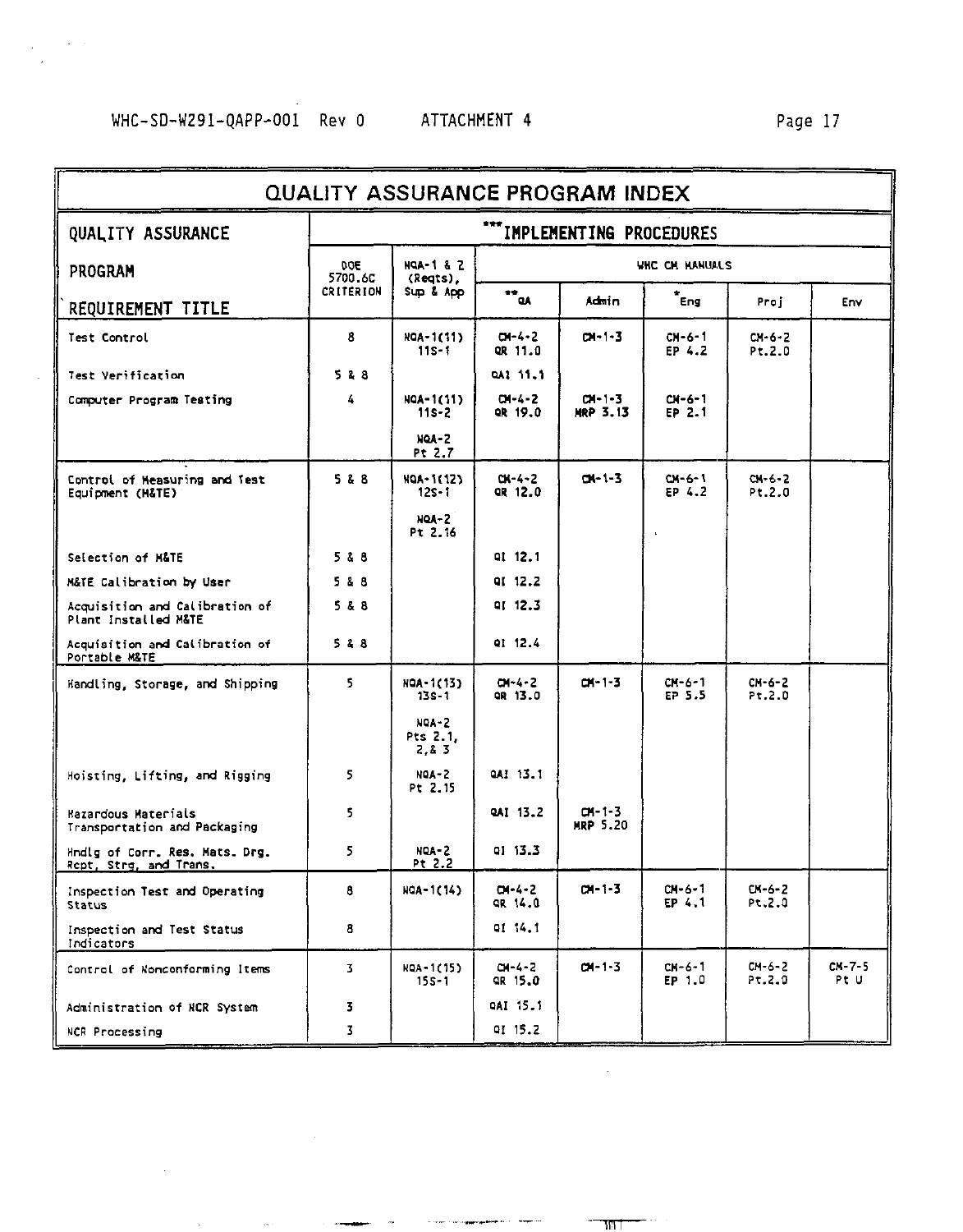#### Page 18

| QUALITY ASSURANCE PROGRAM INDEX                                       |                  |                                            |                            |                                 |                        |                        |                      |  |  |  |
|-----------------------------------------------------------------------|------------------|--------------------------------------------|----------------------------|---------------------------------|------------------------|------------------------|----------------------|--|--|--|
| <b>OUALITY ASSURANCE</b>                                              |                  |                                            |                            | IMPLEMENTING PROCEDURES         |                        |                        |                      |  |  |  |
| PROGRAM                                                               | DOE<br>5700.60   | NOA-1 & 2<br>(Regts),                      |                            |                                 | <b>WHC CM MANUALS</b>  |                        |                      |  |  |  |
| REQUIREMENT TITLE                                                     | <b>CRITERION</b> | Sup & App                                  | $H_{\alpha}$               | Adrin                           | * <sub>Eng</sub>       | Proj                   | Env                  |  |  |  |
| Corrective Action                                                     | 3                | NOA-1(16)<br>16A-1                         | $CH-4-2$<br>GR 16.0        | $C1 - 1 - 3$<br><b>MRP 5.1</b>  | $CH - 6 - 1$<br>EP 1.0 | $C - 6 - 2$<br>P1.2.0  | $CM - 7 - 5$<br>Pt U |  |  |  |
| Trend Analysis                                                        | 3                |                                            | OI 16.1                    |                                 |                        |                        |                      |  |  |  |
| Corrective Action Reporting                                           | 3                |                                            | of 16.2                    |                                 |                        |                        |                      |  |  |  |
| Quality Assurance Bulletins                                           | 3                |                                            | QI 16.3                    |                                 |                        |                        |                      |  |  |  |
| Review and Processing of External<br><b>Event Reports</b>             | 3                |                                            | 01, 16.4                   | $C1 - 1 - 3$<br>HRP 5.14        |                        |                        |                      |  |  |  |
| Quality, Environmental, Safety<br>Tracking System                     | 3                |                                            | 01 16.6                    |                                 |                        |                        | $CH-7-5$<br>App H    |  |  |  |
| Quality Assurance Records                                             | 4                | <b>NOA-1(17)</b><br>$17s - 1$<br>$17A - 1$ | $C1 - 4 - 2$<br>or 17.0    | $C1 - 1 - 5$<br>MRP 3.3         | $CH-6-1$<br>FP 1.0     | $CM - 6 - 2$<br>Pt.2.0 |                      |  |  |  |
|                                                                       |                  |                                            |                            | $CM - 3 - 5$<br>Sec.9           |                        |                        |                      |  |  |  |
| Quality Assurance Records Control                                     | 4                |                                            | at 17.1                    |                                 |                        |                        |                      |  |  |  |
| Audits                                                                | 10               | HOA-1(18)<br>$18S - 1$<br>$18A - 1$        | $C1 - 4 - 2$<br>OR 18.0    | $CM - 1 - 3$<br><b>HRP 1.10</b> | $C1 - 6 - 1$<br>FP 1.0 | $CM - 6 - 2$<br>Pt.1.0 | $CM-7-5$<br>Pt U     |  |  |  |
| Audit Programming and Scheduling                                      | 10               |                                            | 01, 18, 1                  |                                 |                        |                        |                      |  |  |  |
| Planning, Performing, Reporting,<br>Followup and Closure of CA Audits | 10               |                                            | QAI 18.1                   |                                 |                        |                        |                      |  |  |  |
| DOE-RL GA Audits of WHC                                               | 10               |                                            | 01 18.3                    |                                 |                        |                        |                      |  |  |  |
| Integrated Audits/Appraisals                                          | 10               |                                            | 01 18.4                    |                                 |                        |                        |                      |  |  |  |
| Software Quality Assurance<br>Requirements                            | 4                | $NOA - 2$<br>Pt 2.7                        | $0 - 4 - 2$<br>GR 19.0     |                                 | CM-6-1<br>EP 2.1       |                        |                      |  |  |  |
| Computer Program Testing                                              | 4                | NGA-1(11)<br>$11s - 2$                     | $C_{1} - 4 - 2$<br>QR 19.0 | $C1 - 1 - 3$<br>MRP 3.13        | CH-6-1<br>EP 2.1       |                        |                      |  |  |  |

- $***$ Revisions are not shown in this index as it is a reference list to show relationships and is not a requirements list of mandatory procedures. These requirements are established in the Project FDC.
- 44 Quality Instructions, (QI)'s, are found in the Level II Quality Assurance Manual WHC-CM-4-2. Quality Assurance Instructions, (QAI)'s, are found in<br>the Level III Quality Assurance Instructions Manual WHC-CM-4-8.
- Additional reference guidance of EP's and other engineering documents that address QA requirements is provided in Table 2 of EP-1.0, found in the Level II Standard Engineering Practices Manual WHC-CM-6-1.

וחד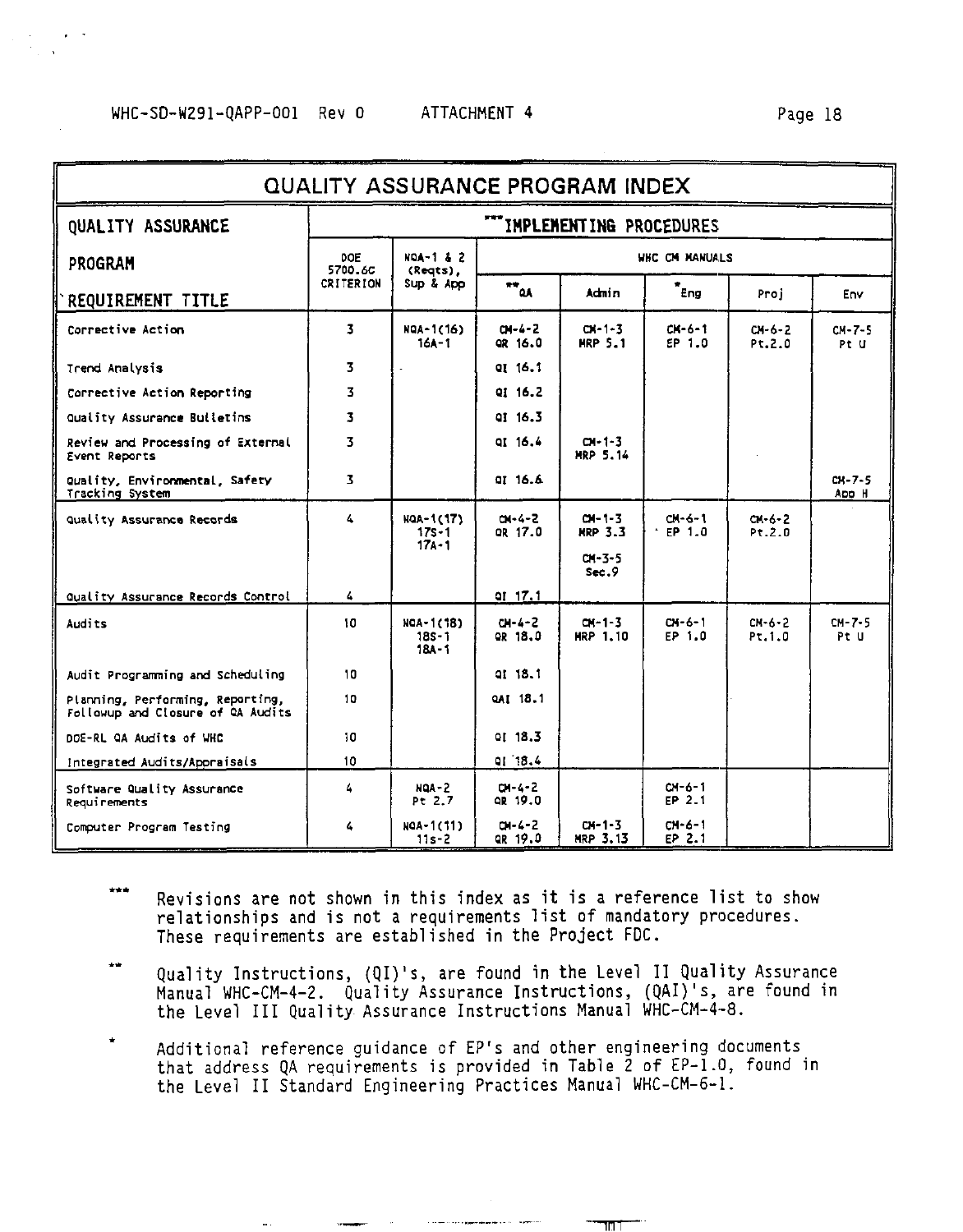| Date Received                                                        | <b>INFORMATION RELEASE REQUEST</b> |                                     |                                  |                                                                            |                  | Reference:<br><b>UHC-CH-3-4</b> |
|----------------------------------------------------------------------|------------------------------------|-------------------------------------|----------------------------------|----------------------------------------------------------------------------|------------------|---------------------------------|
|                                                                      |                                    | Complete for all Types of Release   |                                  |                                                                            |                  |                                 |
| Purpose                                                              |                                    |                                     |                                  | ID Number (include revision, volume, etc.)                                 |                  |                                 |
| $\Omega$<br>Speech or Presentation                                   | $\mathbf{L}$<br>Reference          |                                     | WHC-SD-W291-QAPP-001, Revision 0 |                                                                            |                  |                                 |
| (Check<br>α<br><b>Full Paper</b>                                     | o<br><b>Technical Report</b>       |                                     | List attachments.                |                                                                            |                  |                                 |
| only one<br>Π<br>Summary<br>suffix)                                  | L)<br>O<br>Manual                  | Thesis or Dissertation              |                                  |                                                                            |                  |                                 |
| п<br>Abstract                                                        | $\mathbf{u}$<br>Brochure/Flier     |                                     |                                  |                                                                            |                  |                                 |
| $\mathbf{C}$<br>Visual Aid                                           | IJ<br>Software/Database            |                                     |                                  |                                                                            |                  |                                 |
| Speakers Bureau<br>$\mathbf{L}$                                      | [X]                                | <b>Controlled Document</b>          |                                  | Date Release Required                                                      |                  |                                 |
| $\mathbf{L}$<br><b>Poster Session</b>                                | $\mathbf{D}$<br>Other              |                                     |                                  |                                                                            |                  |                                 |
| O<br>Videotape                                                       |                                    |                                     |                                  |                                                                            |                  |                                 |
| Project W-291, 200 Areas Effluent BAT/AKART<br>Title                 |                                    |                                     |                                  | Unclassified Category                                                      |                  | Impact<br>3Е                    |
| Implementation, Project Specific Quality Assurance                   |                                    |                                     |                                  | uc-                                                                        |                  | Level<br>0                      |
| Plan                                                                 |                                    |                                     |                                  |                                                                            |                  |                                 |
| New or novel (patentable) subject matter?                            | [X] No<br>$[]$ Yes                 |                                     |                                  | Information received from others in confidence, such as proprietary data,  |                  |                                 |
| If "Yes", has disclosure been submitted by WHC or other company?     |                                    |                                     |                                  | trade secrets, and/or inventions?                                          |                  |                                 |
| Yes Disclosure Notel.<br>No                                          |                                    | JX] No                              |                                  | Yes (identify)                                                             |                  |                                 |
| [X] No<br>Copyrights?<br>$\lfloor \cdot \rfloor$ Yes                 |                                    | Trademarks?                         |                                  |                                                                            |                  |                                 |
| If "Yes", has written permission been pranted?                       |                                    | ГХ] ко                              |                                  | Ves (Identify)                                                             |                  |                                 |
| Yes (Attach Permission)<br>l∣ No                                     |                                    |                                     |                                  |                                                                            |                  |                                 |
|                                                                      |                                    | Complete for Speech or Presentation |                                  |                                                                            |                  |                                 |
| Title of Conference or Meeting                                       |                                    |                                     |                                  | Group or Society Sponsoring                                                |                  |                                 |
| N/A                                                                  |                                    | N/A                                 |                                  |                                                                            |                  |                                 |
| Date(s) of Conference or Meeting                                     | City/State                         |                                     |                                  | Will proceedings be published?                                             | Yes              | <b>No</b>                       |
| N/A                                                                  |                                    |                                     |                                  | Will material be handed out?                                               | Yes              | <b>No</b>                       |
| Title of Journal                                                     |                                    |                                     |                                  |                                                                            |                  |                                 |
| N/A                                                                  |                                    |                                     |                                  |                                                                            |                  |                                 |
|                                                                      |                                    | CHECKLIST FOR SIGNATORIES           |                                  |                                                                            |                  |                                 |
| Review Required per WHC-CM-3-4                                       | Yes<br><u>No</u>                   |                                     |                                  | Reviewer - Signature Indicates Approval                                    |                  |                                 |
|                                                                      |                                    | Name (printed)                      |                                  | Signature                                                                  |                  | Date                            |
| Classification/Unclassified Controlled                               |                                    |                                     |                                  |                                                                            |                  |                                 |
| Nuclear Information                                                  | П<br>[X]                           |                                     |                                  |                                                                            |                  |                                 |
| Patent - General Counsel                                             | [X]                                |                                     |                                  |                                                                            |                  |                                 |
| Legal - General Counsel                                              | ואז                                |                                     |                                  |                                                                            |                  |                                 |
| Applied Technology/Export Controlled                                 |                                    |                                     |                                  |                                                                            |                  |                                 |
| Information or International Program                                 | [X]                                |                                     |                                  |                                                                            |                  |                                 |
| <b>WHC Program/Project</b>                                           | [X]                                |                                     |                                  |                                                                            |                  |                                 |
| Communications                                                       | T X 1                              |                                     |                                  |                                                                            |                  |                                 |
| RL Program/Project                                                   |                                    |                                     |                                  |                                                                            |                  |                                 |
|                                                                      | ואז                                |                                     |                                  |                                                                            |                  |                                 |
| <b>Publication Services</b>                                          | ואז                                |                                     |                                  |                                                                            |                  |                                 |
| Other Program/Project                                                | [X]<br>П                           |                                     |                                  |                                                                            |                  |                                 |
| Information conforms to all applicable requirements.                 |                                    |                                     |                                  | The above information is certified to be correct.                          |                  |                                 |
|                                                                      | Yes<br>No                          |                                     |                                  | INFORMATION RELEASE ADMINISTRATION APPROVAL STAMP                          |                  |                                 |
| References Available to Intended Audience                            | [X]<br>II                          |                                     |                                  | Stamp is required bafore release. Release is contingent upon resolution of |                  |                                 |
|                                                                      |                                    | mandatory comments.                 |                                  |                                                                            |                  |                                 |
| Transmit to DOE-HQ/Office of Scientific<br>and Technical Information |                                    |                                     |                                  |                                                                            |                  |                                 |
|                                                                      | Ħ<br>[X]                           |                                     |                                  |                                                                            |                  |                                 |
| Author/Requestor (Printed/Signature)                                 | Date                               |                                     |                                  |                                                                            |                  |                                 |
|                                                                      |                                    |                                     |                                  |                                                                            |                  |                                 |
| K. S. Pedersen                                                       | 4/15/92                            |                                     |                                  |                                                                            |                  |                                 |
| Intended Audience                                                    |                                    |                                     |                                  |                                                                            |                  |                                 |
| $[X]$ sponsor<br>[] Internal                                         | [] External                        |                                     |                                  |                                                                            |                  |                                 |
| Responsible Manager (Printed/Signature)                              | Date                               |                                     |                                  |                                                                            |                  |                                 |
| D. P. Hugheš                                                         |                                    | Date Cancelled                      |                                  |                                                                            | Date Disapproved |                                 |
|                                                                      |                                    |                                     |                                  |                                                                            |                  |                                 |
|                                                                      |                                    |                                     |                                  |                                                                            |                  |                                 |

 $\sim$   $\sim$ 

J.

ц.

 $\sim$  100 m and 100 m approximates to 100 m

 $\sim$  100  $^{\circ}$ .<br>הרב

 $\lambda$